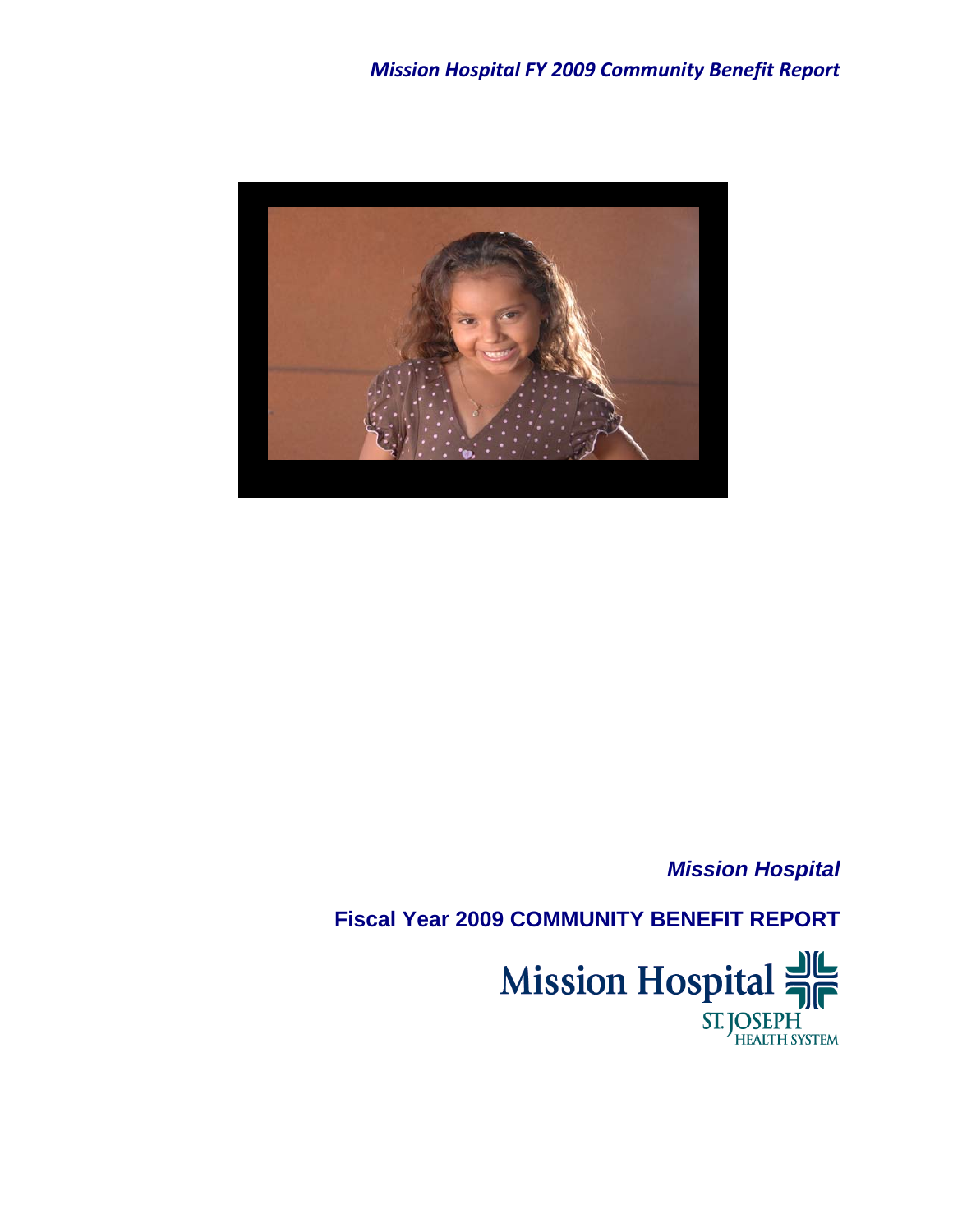## **EXECUTIVE SUMMARY**

#### **Our Mission**

*To extend the healing ministry of Jesus in the tradition of the Sisters of St. Joseph of Orange by continually improving the health and quality of life of people in the communities we serve.* 

#### **Our Vision**

*We bring people together to provide compassionate care, promote health improvement and create healthy communities.* 

#### **Our Values**

*The four core values of St. Joseph Health System -- Service, Excellence, Dignity and Justice -- are the guiding principles for all we do, shaping our interactions with those whom we are privileged to serve.* 

## *Who We Are and What We Do*

Mission Hospital has a lengthy history of community service to the residents of south Orange County. As a member of the Saint Joseph Health System, Mission Hospital is committed to improving the health status and quality of life of the people it serves. The values of Dignity, Excellence, Service, and Justice are the guiding principles which help to direct the mission of the hospital, and have compelled the Sisters of St. Joseph of Orange and all of their sponsored ministries to dedicate resources to the care of the medically underserved, and to advocate for the alleviation of conditions which limit access to basic health services. Policies have been established which mandate periodic assessments of the health needs of the poor and vulnerable. A specific percentage of net income is allocated to outreach programs to address specific unmet health needs, separate from the ordinary vehicle of acute health care delivery. **For the fiscal year ended June 30, 2009, the amount of dollars spent on community benefit activities overall at Mission Hospital excluding unpaid costs of Medicare**  (in alignment with CHA guidance) **totaled \$23,558,200.** Medicare costs for FY09 totaled \$29,433,000.

Mission Hospital is a 301 bed acute care, full service facility serving all of southern Orange County. The hospital has a medical staff of more than **629 physicians** representing 50 specialties and sub-specialties. Currently there are more than **1,900 employees** and over **1,200 volunteers**. Mission Hospital is fully accredited by the Joint Commission on Accreditation of Healthcare Organizations. Since 1980, the hospital has housed the region's designated trauma center that served **949** patients this past fiscal year.

As the largest medical center in the area, Mission Hospital's full-service facilities provide quality medical care to all residents of south Orange County. The hospital's areas of specialization include: trauma and 24-hour emergency care; maternity services including high-risk obstetrics, perinatology and a fetal diagnostic center; orthopedic and sports medicine services; Mission Regional Cancer Care Center and Regional Breast Center; Mission Regional Heart Center and Chest Pain Center; Vascular Institute and Stroke Center; Center for Rehabilitation/Sports/Wellness; Mission Health ED Center;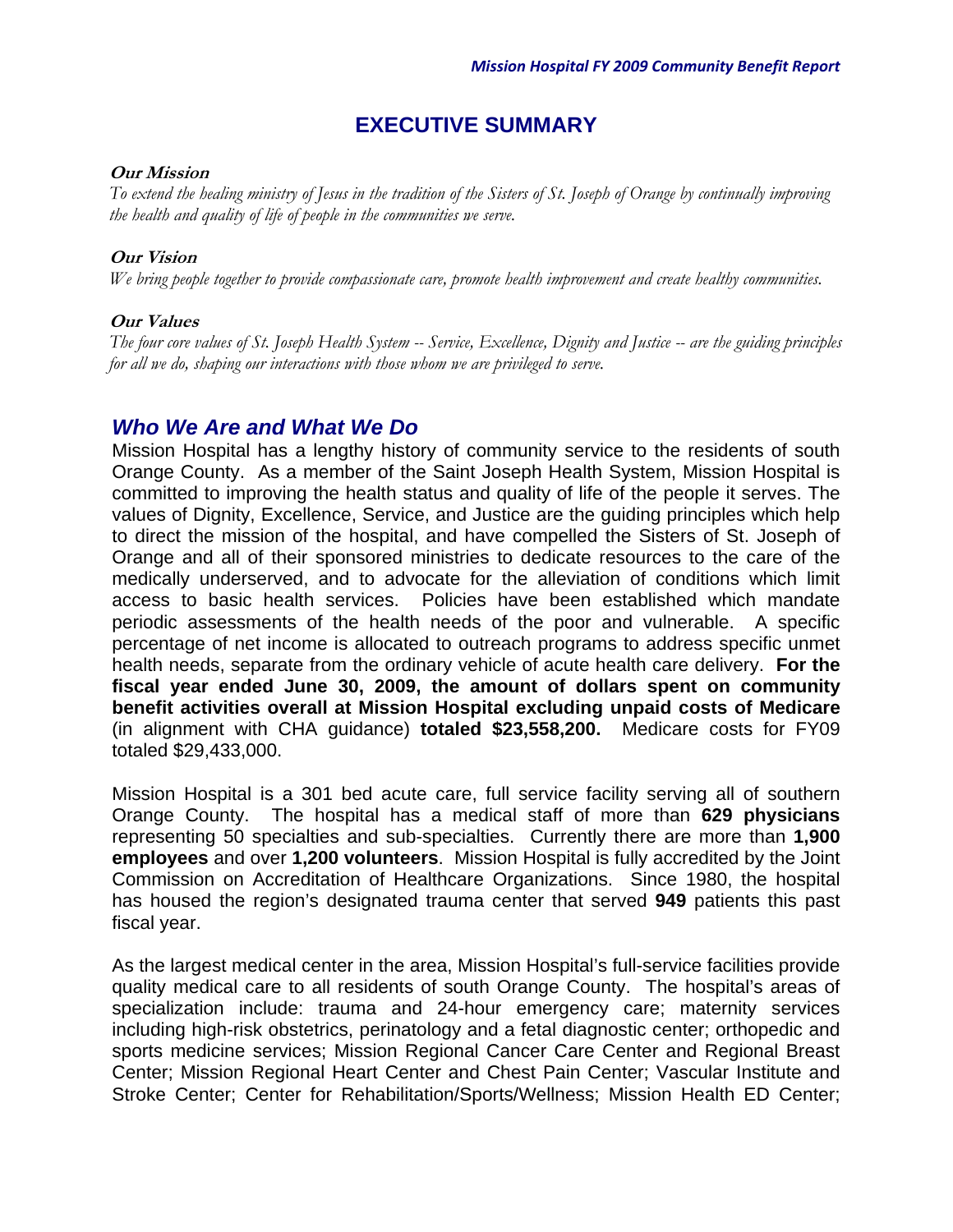Mission Rehabilitation Center; Women's Wellness Center, Center for Nursing Excellence and a health information line and physician referral service. Mission hospital is the proud recipient of the Ernest A. Codman award for excellence in quality healthcare presented by the Joint Commission on Accreditation of Healthcare organizations for our Traumatic Brain Injury Protocol and Rapid Response Nursing Team.

## *Organizational Structure and Community Involvement*

Mission Hospital demonstrates organizational commitment to the community benefit process through the allocation of staff, financial resources, participation and collaboration. Full engagement of the Hospital's Community Benefit Committee, Board of Trustees and Executive Management Team occurred in the review of the health needs assessment data and members actively participated in the prioritization of the programs and services necessary to impact the health and quality of life within the areas with disproportionate unmet needs.

## *Financial Assistance Policy*

Our mission is to provide quality care to all our patients, regardless of ability to pay. We believe that no one should delay seeking needed medical care because they lack health insurance. That is why St. Joseph Health System has a **Patient Financial Assistance Program** that provides free or discounted services to eligible patients.

In FY09 Mission Hospital provided a total of **\$4,288,000** through our Financial Assistance program, serving over **5,900** of the most vulnerable community members in south Orange County.

## *Community Plan Priorities*

Based on results from the FY08 Health Needs Assessment, Mission Hospital, along with our community partners, selected five key areas of focus for the FY09 – FY 11 Community Benefit Plan. Our initiatives focus on Primary Care, Depression, Childhood Obesity, Post Secondary Education and Affordable Homes. Significant efforts and resources were allocated with the expectation of clear and measurable outcomes. Each initiative is based on evidenced based practices in the field of community health and the Advancing the State of the Art in Community Benefit (ASACB) criteria.

Below is a brief description of each initiative.

#### **Primary Care**

The Primary Care Initiative outcome goal is to increase access to primary care at Camino Health Center. The strategies to increase access focus on enhancing revenue streams for the clinic, enhancing and implementing information technology systems, strengthening provider teams to provide high quality and efficient care, and improving efficiencies of workflow by using performance improvement methodologies.

#### **Depression**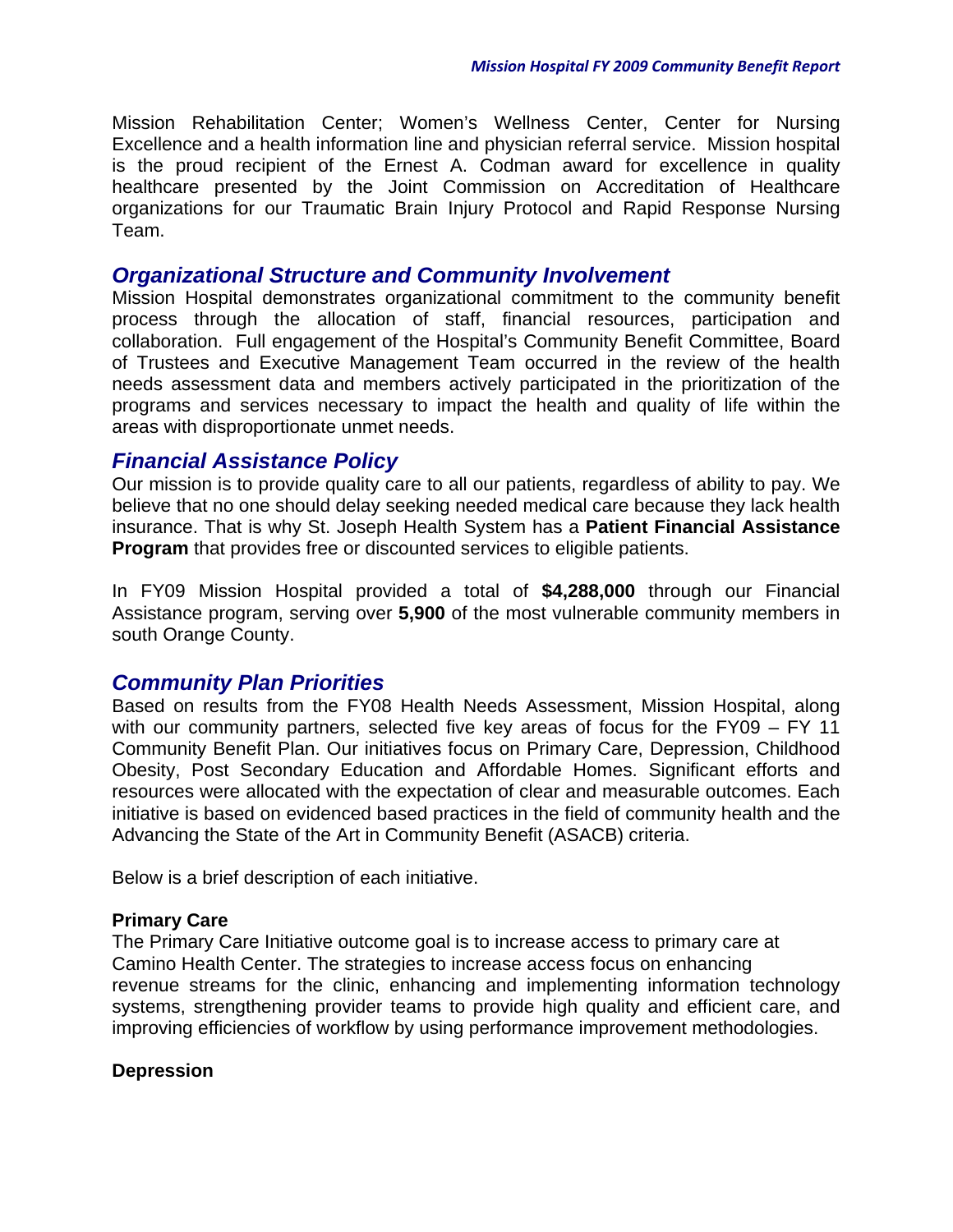The Depression Initiative outcome goal is to increase the # of persons 300% below FPL from south Orange County who engage in services for depression (services include counseling, support services & medication). The strategies used focus on increasing early identification and intervention for individuals and families, increasing community awareness and acceptance of depression, increasing capacity to provide services, increasing availability of services and increasing cultural and linguistic appropriateness of providers.

#### **Childhood Obesity**

The Childhood Obesity outcome goal is to reduce the prevalence of obesity in underserved children 3-11 years old. The strategies used focus on increasing regular practice by families around healthy foods and physical activities, increasing the number of new or expanded school-based nutrition/ physical activity programs addressing obesity, and increasing community options for healthy foods and physical activities.

#### **Post-Secondary Education**

The Post-Secondary Education outcome goal will be to increase participation of youth in post-secondary education/training within three years of graduation with a focus on students in San Clemente, Dana Point and San Juan Capistrano. The strategies used focus on changing expectations about post-secondary education/ training careers with teachers, students, parents and the community; increasing exposure to careers, educational options and the process; and empowering students to take control of their futures.

## **Affordable Homes**

The Affordable Homes outcome goal is to increase affordable homes in south Orange County, with a special focus on the cities of San Clemente, Dana Point, San Juan Capistrano and Mission Viejo. The strategies used focus on increasing the number of public or private policies that support affordable homes, increasing broad based community advocacy groups/organizations that identify and act on affordable homes as a priority, and collaborating to create new affordable homes.

In FY09, much work was put into the development of the coalitions that would support the work of the five key initiatives identified. Key stakeholders were engaged and they helped to guide the formation of the outcome measure and key strategies. The Community Benefit Strategic plan leads also went through a series of trainings to ensure that the initiatives stayed on track and that reliable baseline and targets were established for each initiative. All the groundwork established in this year will set a strong foundation for the initiatives in the year to come ensuring that we will have measurable outcomes and long-lasting partnerships with key stakeholders and community members.

Mission Hospital is committed to living out the loving legacy of the Sister's of St. Joseph of Orange. Much like the sisters started their work in 1650 in Le Puy France, we look forward to working in collaboration with our community partners and the community to accomplish the ambitious goals that have been outlined in this plan. We are confident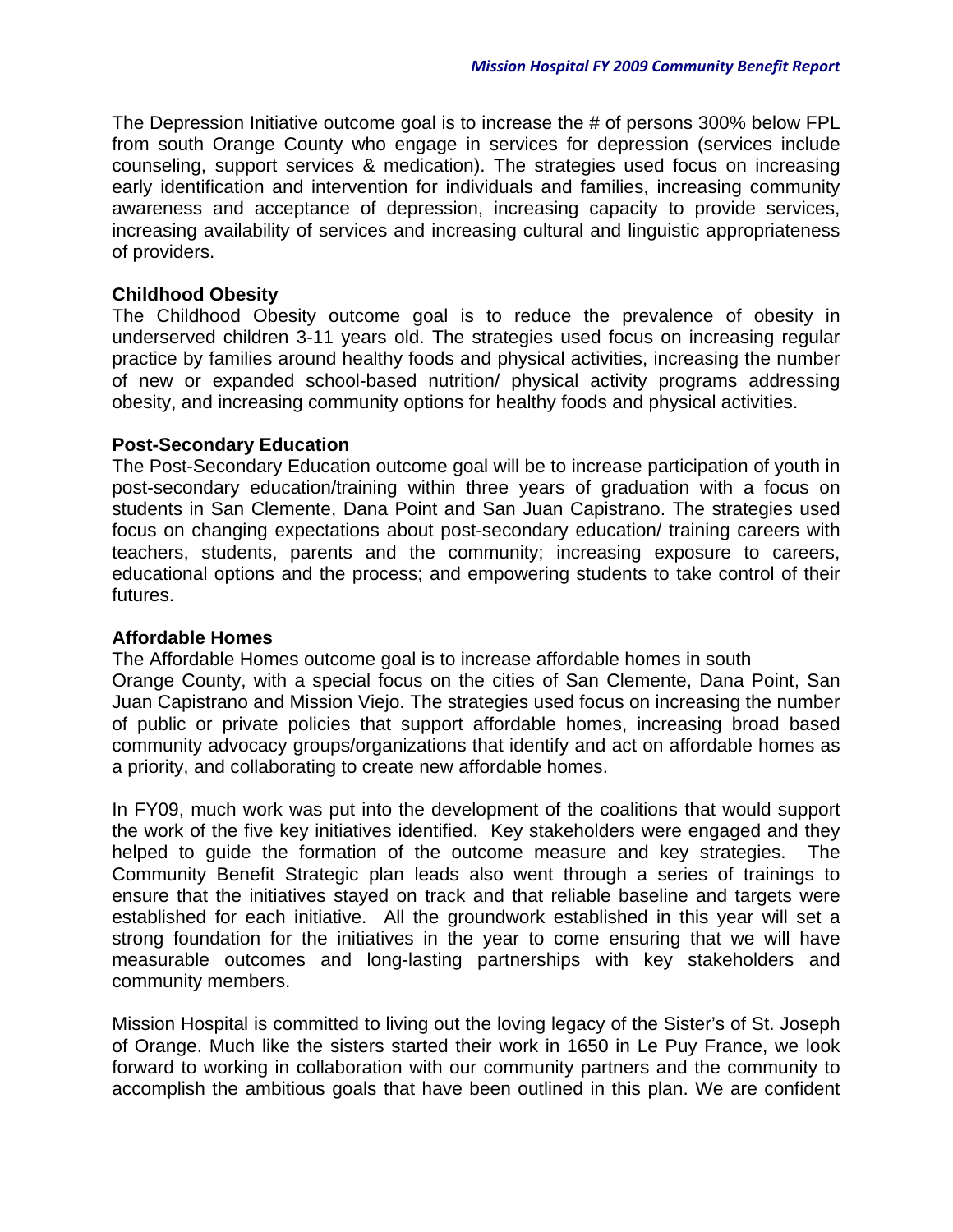that together we will improve the health and quality of life of the people in the communities we serve.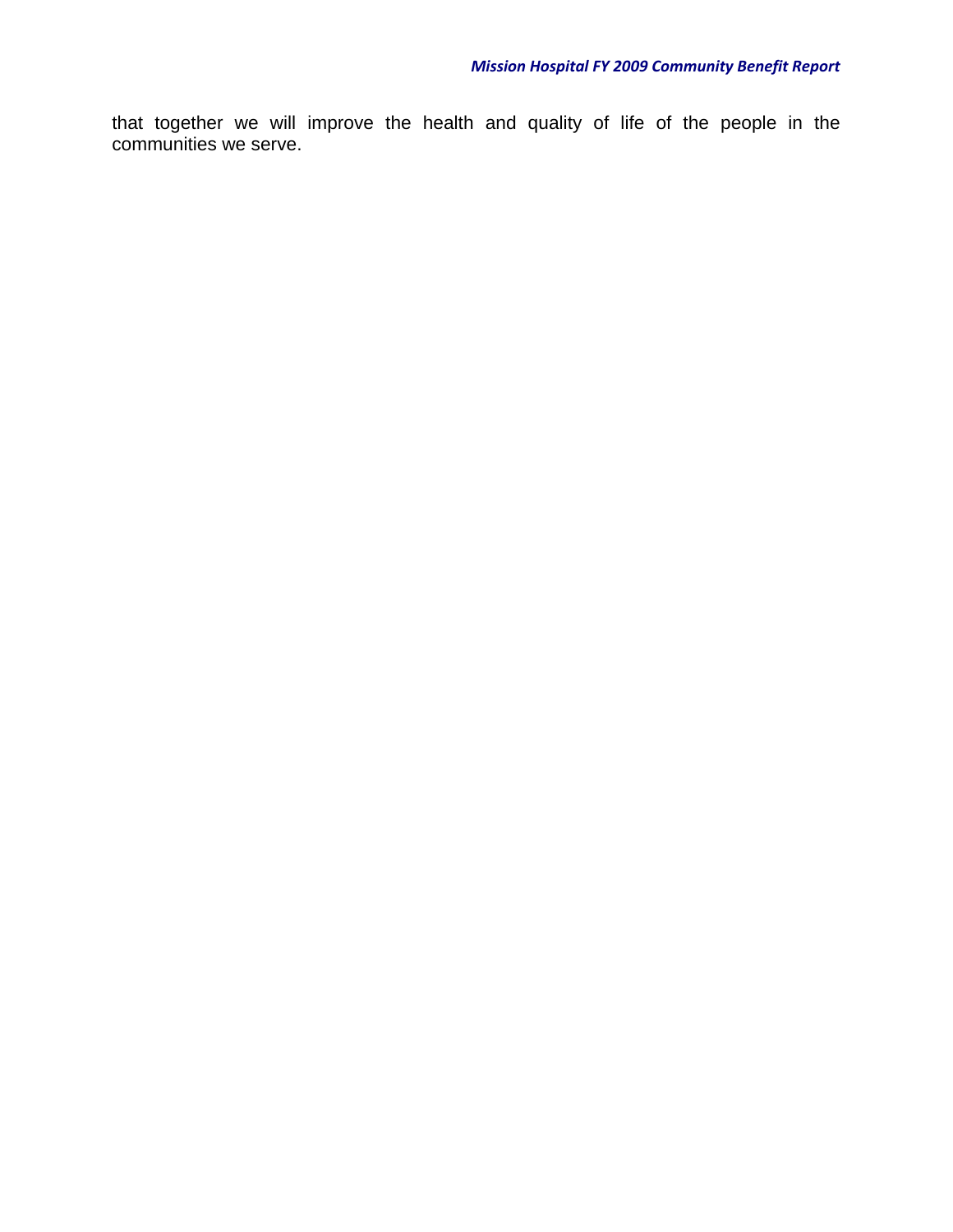## **INTRODUCTION**

## **Who We Are and What We Do**

Mission Hospital has a lengthy history of community service to the residents of south Orange County. As a member of the Saint Joseph Health System, Mission Hospital is committed to improving the health status and quality of life of the people it serves. The values of Dignity, Excellence, Service, and Justice are the guiding principles which help to direct the mission of the hospital, and have compelled the Sisters of St. Joseph of Orange and all of their sponsored ministries to dedicate resources to the care of the medically underserved, and to advocate for the alleviation of conditions which limit access to basic health services. Policies have been established which mandate periodic assessments of the health needs of the poor and vulnerable. A specific percentage of net income is allocated to outreach programs to address specific unmet health needs, separate from the ordinary vehicle of acute health care delivery. **For the fiscal year ended June 30, 2009, the amount of dollars spent on community benefit activities overall at Mission Hospital excluding unpaid costs of Medicare**  (in alignment with CHA guidance) **totaled \$23,558,200.** Medicare costs for FY09 totaled \$29,433,000.

Mission Hospital is a 301 bed acute care, full service facility serving all of southern Orange County. The hospital has a medical staff of more than **629 physicians** representing 50 specialties and sub-specialties. Currently there are more than **1,900 employees** and over **1,200 volunteers**. Mission Hospital is fully accredited by the Joint Commission on Accreditation of Healthcare Organizations. Since 1980, the hospital has housed the region's designated trauma center that served **949** patients this past fiscal year.

As the largest medical center in the area, Mission Hospital's full-service facilities provide quality medical care to all residents of south Orange County. The hospital's areas of specialization include: trauma and 24-hour emergency care; maternity services including high-risk obstetrics, perinatology and a fetal diagnostic center; orthopedic and sports medicine services; Mission Regional Cancer Care Center and Regional Breast Center; Mission Regional Heart Center and Chest Pain Center; Vascular Institute and Stroke Center; Center for Rehabilitation/Sports/Wellness; Mission Health ED Center; Mission Rehabilitation Center; Women's Wellness Center, Center for Nursing Excellence and a health information line and physician referral service. Mission hospital is the proud recipient of the Ernest A. Codman award for excellence in quality healthcare presented by the Joint Commission on Accreditation of Healthcare organizations for our Traumatic Brain Injury Protocol and Rapid Response Nursing Team.

In FY09 a significant amount of work and resources were dedicated to the further development of our Community Benefit Strategic Plan. The plan focuses on Primary Care, Depression, Childhood Obesity, Post-Secondary Education and Affordable Homes. A key accomplishment for all of the initiatives was the development of a collaborative that is meant to further engage the community and to help maximize the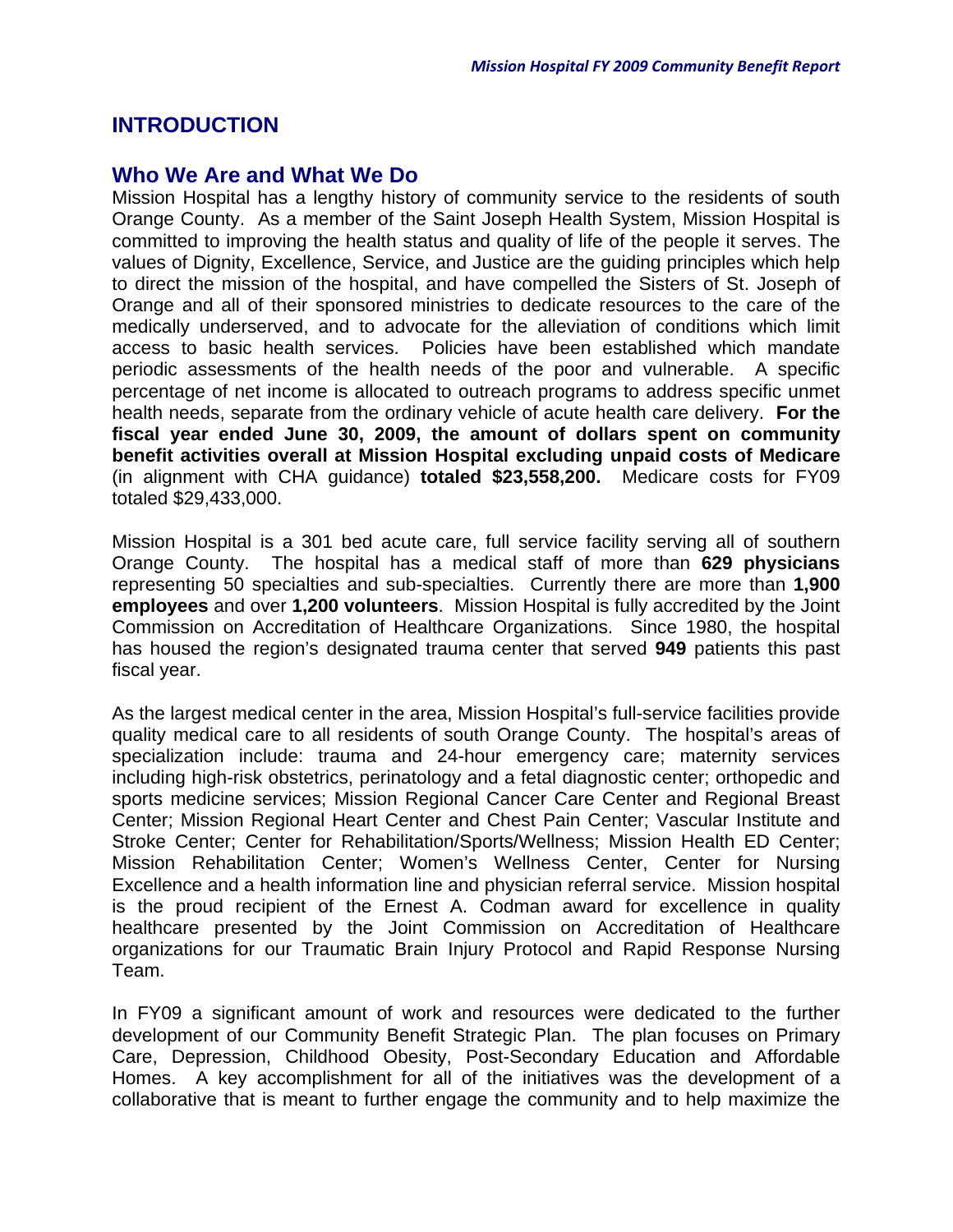resources that already exist in the community. Although Mission Hospital helped to facilitate each collaborative each partnering organization has also taken ownership of the plan and includes it as part of their organizational progress.

#### **Overview of Community Needs and Assets Assessment**

Mission Hospital utilized a variety of data sources to compile the FY08 Health Needs Assessment. Data was taken from the Orange County Health Needs Assessment, the St. Joseph Health System Professional Research Consultants Survey, the Mission Hospital Professional Research Consultants Survey, Census Data and focus groups in target communities. Specific emphasis was put on data collected through the Mission Hospital Professional Research Consultants Survey and the focus groups since they targeted our priority communities.

Mission Hospital partnered with Saddleback Memorial Hospital in Laguna Niguel and Saddleback Memorial Hospital in San Clemente in the implementation of the needs assessment due to our similar service area. Representatives form Mission Hospital and Saddleback Hospital were engaged early on in the design of the survey to ensure that key pieces of data were collected that would meet both our needs.

In order to engage community residents, focus groups were implemented in the Cities of San Clemente, Dana Point and San Juan Capistrano, with a total of 40 community residents participating. Residents for the focus groups were recruited by several community leaders. The focus groups were implemented by Rigoberto Rodriguez, PhD from California State University Long Beach. The focus groups were developed as a class project for several undergraduate students in the department of Chicano Latino Studies.

Below is a brief summary of key indicators that were reviewed to determine Community Benefit Priorities for FY09-11.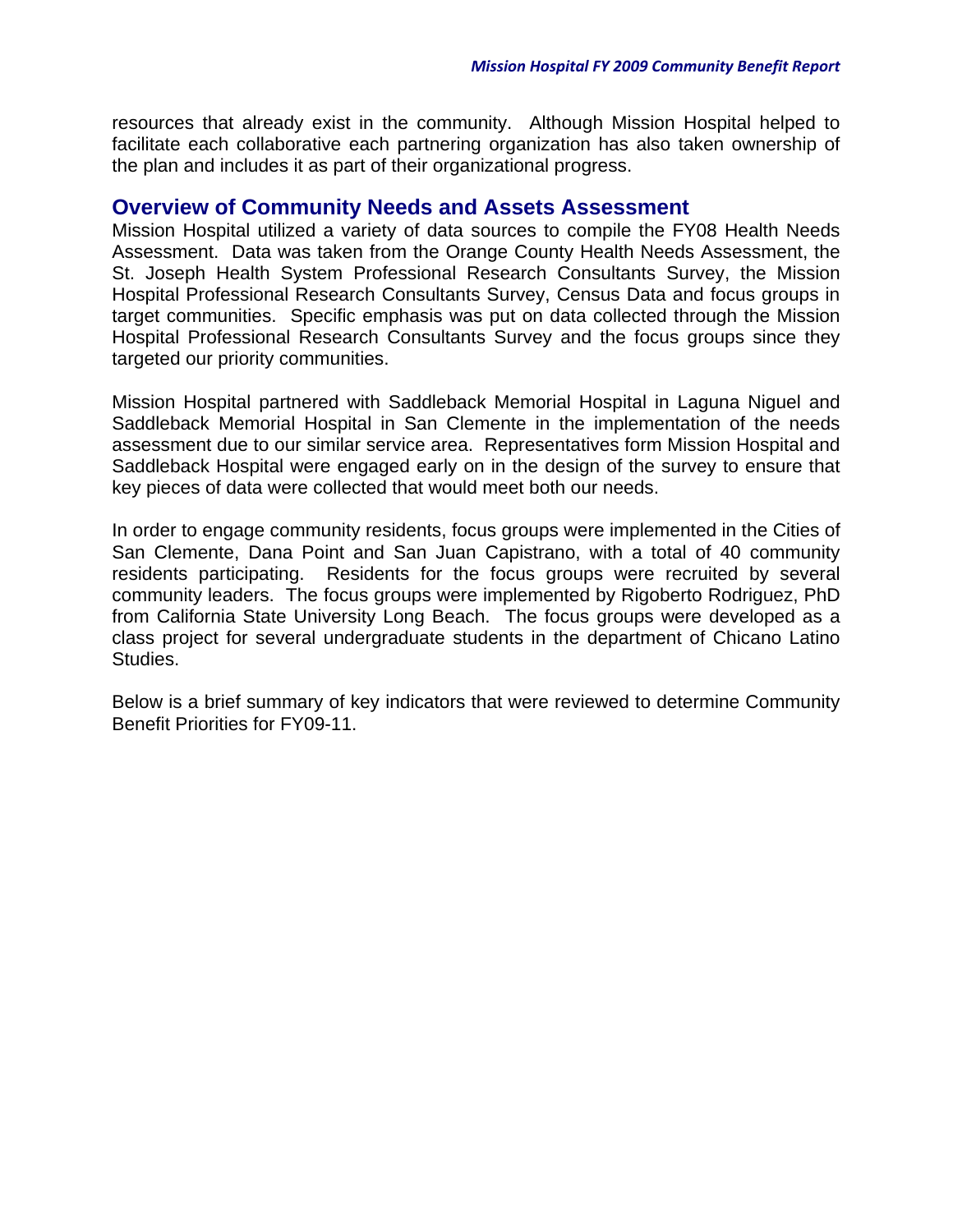| <b>Data Source</b>                                                                                                          | <b>Health Insurance</b><br>Coverage*                                                                                             | <b>Access</b><br><b>Difficulties</b>                                                                                                   | <b>Primary Care*</b>                                                                                                                       |
|-----------------------------------------------------------------------------------------------------------------------------|----------------------------------------------------------------------------------------------------------------------------------|----------------------------------------------------------------------------------------------------------------------------------------|--------------------------------------------------------------------------------------------------------------------------------------------|
|                                                                                                                             | <b>No Insurance</b>                                                                                                              | <b>Financial,</b><br>transportation<br>etc                                                                                             | Yes-% w/in<br>past year                                                                                                                    |
| OCHNA 2007<br>(Orange County)<br>$N = 5,000$                                                                                | 4.8% (Adult), 3.4%<br>(Children)                                                                                                 | 37.5% Financial<br>(Child)                                                                                                             | 92.90%                                                                                                                                     |
| <b>SJHS PRC Survey</b><br>$N = 500$                                                                                         | 11.03% (Adults)                                                                                                                  | 25.80%                                                                                                                                 | <b>QNA</b>                                                                                                                                 |
| <b>MH PRC 2008</b><br>(San Clemente,<br>Dana Point, San<br><b>Juan Capistrano)</b><br>(Each %= 935<br>People)<br>$N = 1000$ | 18.4% (Adults)<br>80.7% (Children<br>out of 22<br>respondents)                                                                   | 23.6% (Adults)                                                                                                                         | 64.2%,<br>71.3% have a<br>specific source<br>of ongoing<br>care.                                                                           |
| <b>Community</b><br><b>Focus Groups</b><br>(San Clemente<br>$N = 20$<br>San Juan<br>Capistrano (N=20)                       | <b>Residents in San</b><br>Juan Capistrano<br>expressed lack of<br>insurance<br>coverage for adults<br>that are<br>undocumented. | Residents in San<br>Clemente<br>expressed<br>difficulty getting<br>to local<br>community<br>clinics due to a<br>lack of bus<br>routes. | Community<br>residents in<br>San Clemente<br>and Dana Point<br>expressed need<br>of an affordable<br>and accessible<br>community<br>clinic |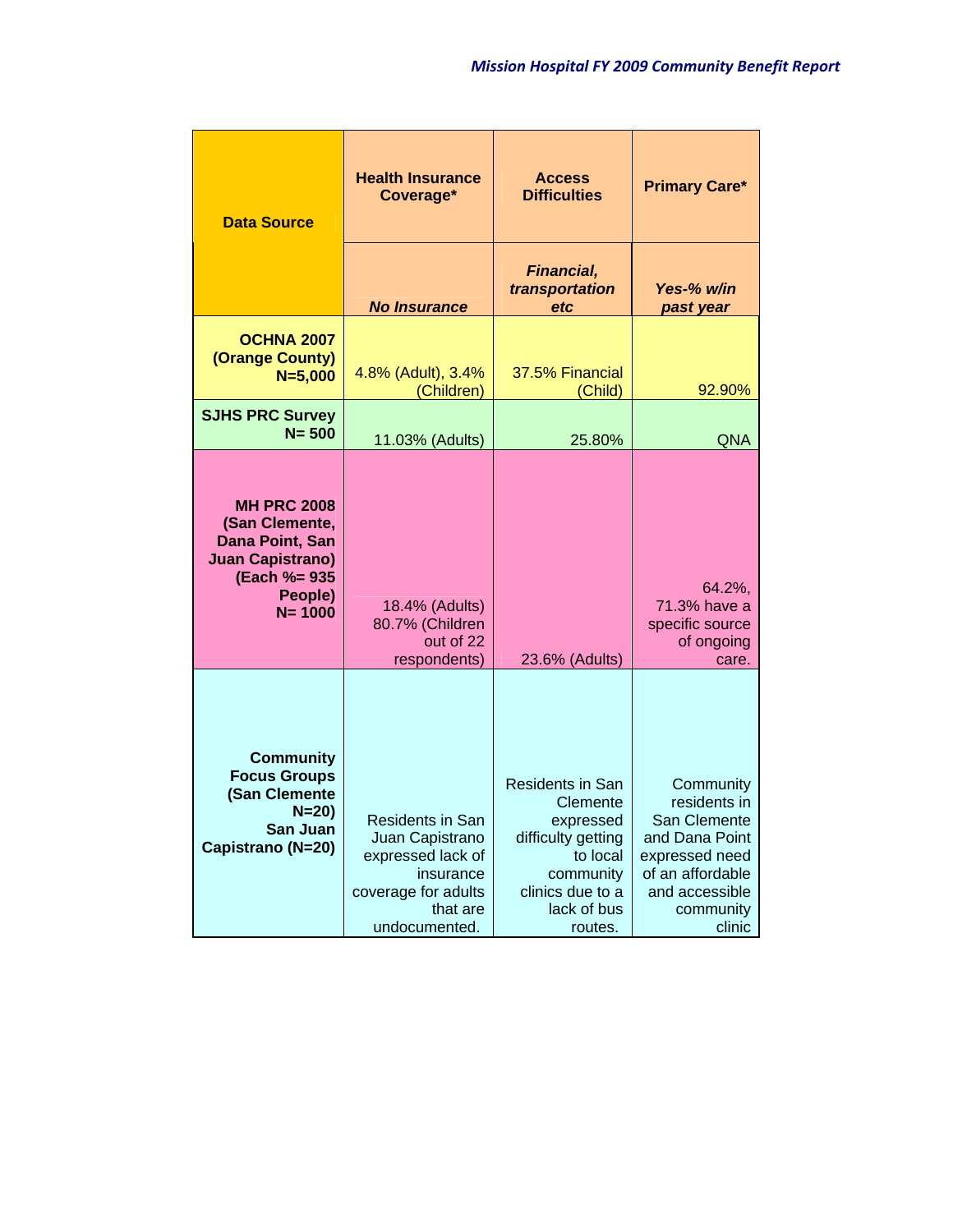| <b>Data Source</b>                                                                                                          | <b>Mental Health*</b>                                                                                                                                                |                                                                                              |                                                                                                                                 |                        |
|-----------------------------------------------------------------------------------------------------------------------------|----------------------------------------------------------------------------------------------------------------------------------------------------------------------|----------------------------------------------------------------------------------------------|---------------------------------------------------------------------------------------------------------------------------------|------------------------|
|                                                                                                                             | <b>Diagnosed</b><br><b>Major</b><br><b>Depression</b>                                                                                                                | <b>Fair Poor</b><br><b>Rating</b>                                                            | <b>Poor Mental</b><br><b>Health last 30</b><br>days                                                                             | <b>Extreme Stress*</b> |
| <b>OCHNA 2007</b><br>(Orange County)<br>$N = 5,000$                                                                         | 21.40%                                                                                                                                                               | <b>QNA</b>                                                                                   | 1.90%                                                                                                                           | <b>QNA</b>             |
| <b>SJHS PRC Survey</b><br>$N = 500$                                                                                         | 6.96%                                                                                                                                                                | 7.90%                                                                                        | <b>QNA</b>                                                                                                                      | 2.20%                  |
| <b>MH PRC 2008</b><br>(San Clemente,<br>Dana Point, San<br><b>Juan Capistrano)</b><br>(Each %= 935<br>People)<br>$N = 1000$ | 7.1%<br>26.7% report<br>Chronic<br>Depression                                                                                                                        | 8.40%                                                                                        | 1.80%                                                                                                                           | 11.80%                 |
| <b>Community</b><br><b>Focus Groups</b><br>(San Clemente<br>$N = 20$<br>San Juan<br>Capistrano (N=20)                       | Residents in<br>San Juan<br>Capistrano<br>cited high rates<br>of depression in<br>the community<br>due to the<br>stressful<br>situation in<br>which they live<br>in. | <b>Residents in</b><br>San Clemente<br>asked for family<br><b>Mental Health</b><br>Services. | Residents in<br>San Clemente<br>and San Juan<br>Capistrano<br>expressed the<br>need for mental<br>health services<br>for youth. |                        |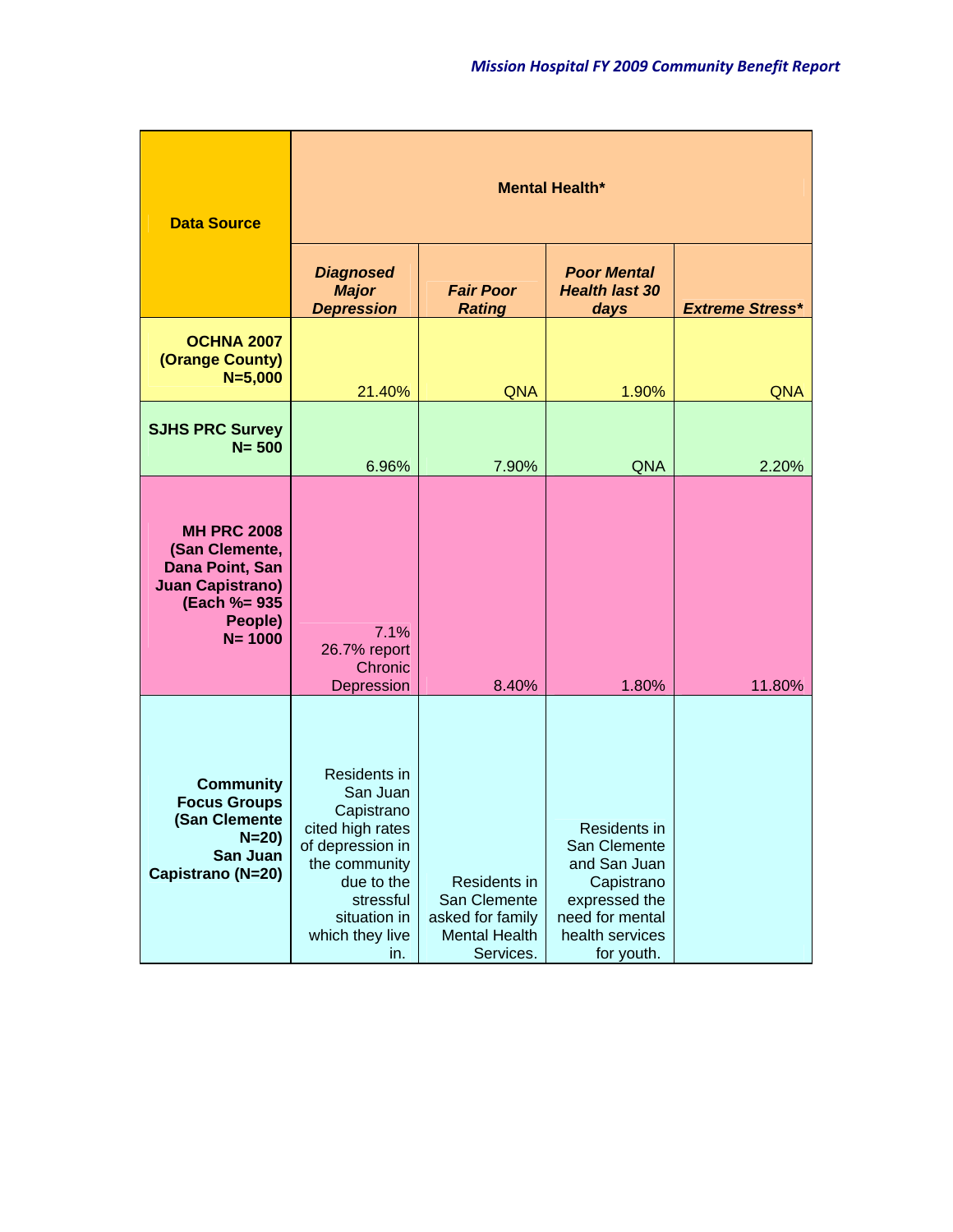| <b>Data Source</b>                                                                                                          | <b>Heart Disease</b>                                       |                                                     | <b>Asthma</b> |                 |  |
|-----------------------------------------------------------------------------------------------------------------------------|------------------------------------------------------------|-----------------------------------------------------|---------------|-----------------|--|
|                                                                                                                             | <b>Hypertension*</b>                                       | Cholesterol*                                        | <b>Adults</b> | <b>Children</b> |  |
| <b>OCHNA 2007</b><br>(Orange County)<br>$N=5,000$                                                                           | <b>QNA</b>                                                 | <b>QNA</b>                                          | <b>QNA</b>    | <b>QNA</b>      |  |
| <b>SJHS PRC Survey</b><br>$N = 500$                                                                                         | 27.35%                                                     | 31.85%                                              | 3.83%         | 14.02%          |  |
| <b>MH PRC 2008</b><br>(San Clemente,<br>Dana Point, San<br><b>Juan Capistrano)</b><br>(Each %= 935<br>People)<br>$N = 1000$ | 26.4% have<br>been told that<br>blood pressure is<br>high. | 26.9% have<br>been told<br>cholesterol was<br>high. | 12.70%        | 8.60%           |  |
| <b>Community</b><br><b>Focus Groups</b><br>(San Clemente<br>$N = 20$<br>San Juan<br>Capistrano (N=20)                       |                                                            |                                                     |               |                 |  |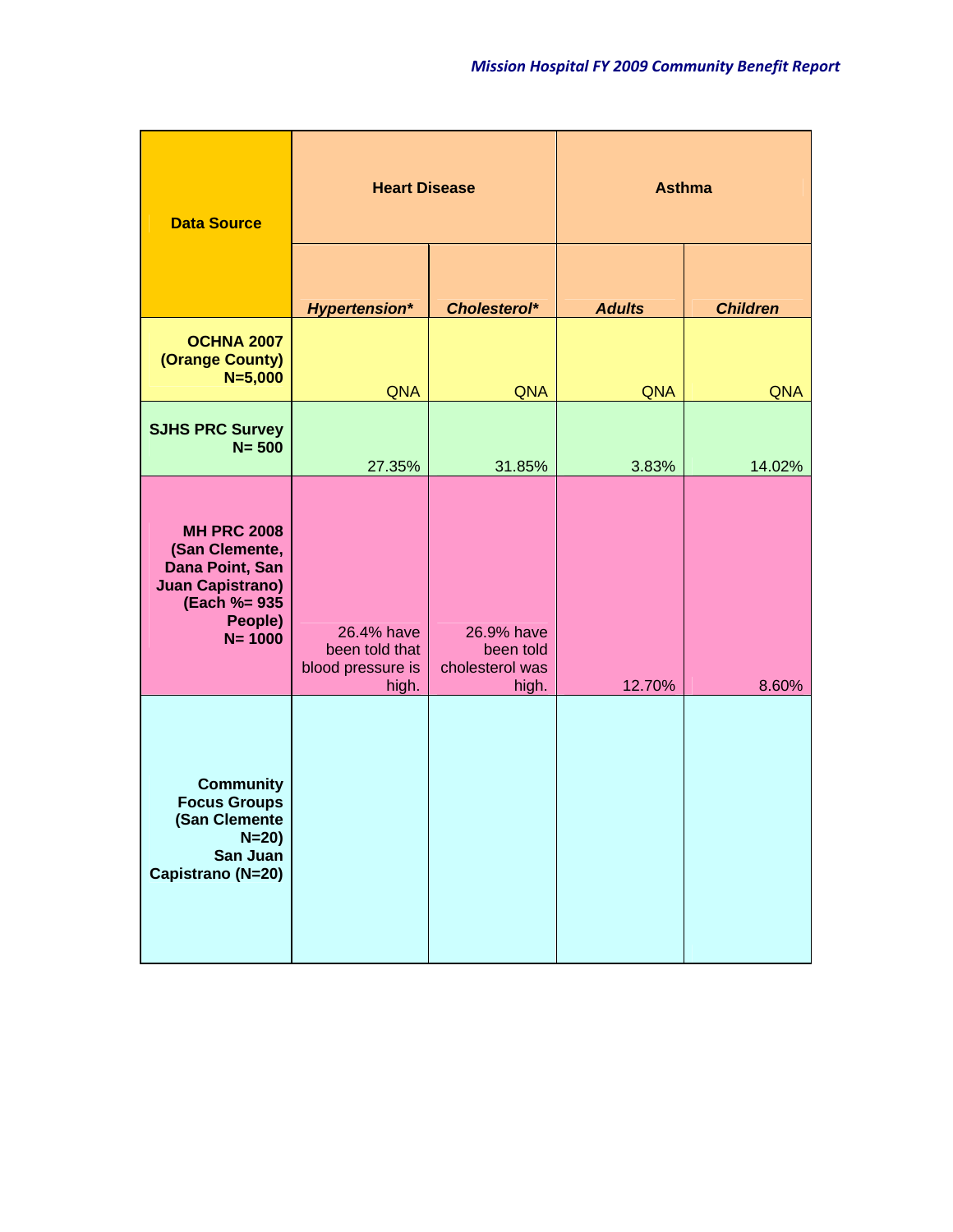| <b>Data Source</b>                                                                                                          |                     | Cancer*                                                                                                          |                                                                                                                                                                                                                                     |             |
|-----------------------------------------------------------------------------------------------------------------------------|---------------------|------------------------------------------------------------------------------------------------------------------|-------------------------------------------------------------------------------------------------------------------------------------------------------------------------------------------------------------------------------------|-------------|
|                                                                                                                             | Adults*             | <b>Children*</b>                                                                                                 | <b>NO Access to</b><br><b>Recreation</b>                                                                                                                                                                                            | <b>Skin</b> |
| <b>OCHNA 2007</b><br>(Orange County)<br>$N = 5,000$                                                                         | 40.5%<br>Overweight | 6.7%<br>Overweight                                                                                               | 10.50%                                                                                                                                                                                                                              | <b>QNA</b>  |
| <b>SJHS PRC Survey</b><br>$N = 500$                                                                                         | 18.04               | 14.40%                                                                                                           | <b>QNA</b>                                                                                                                                                                                                                          | 7.68%       |
| <b>MH PRC 2008</b><br>(San Clemente,<br>Dana Point, San<br><b>Juan Capistrano)</b><br>(Each %= 935<br>People)<br>$N = 1000$ | 16.7% are<br>Obese  | $6.4$ are<br>Overweight                                                                                          | 4.6% lack of<br>outdoor areas,<br>3.6%<br>neighborhood<br>concerns.                                                                                                                                                                 | 9.20%       |
| <b>Community</b><br><b>Focus Groups</b><br>(San Clemente<br>$N = 20$<br>San Juan<br>Capistrano (N=20)                       |                     | <b>Resident sin</b><br>Dana point<br>expressed<br>concerns for<br>high level of<br>obesity ion the<br>community. | Residents in<br>Dana Point and<br>San Juan<br>Capistrano<br>expressed the<br>need for<br>activities to<br>keep youth<br>active.<br>Residents in<br>San Juan<br>Capistrano<br>mentioned lack<br>of space for<br>adult<br>recreation. |             |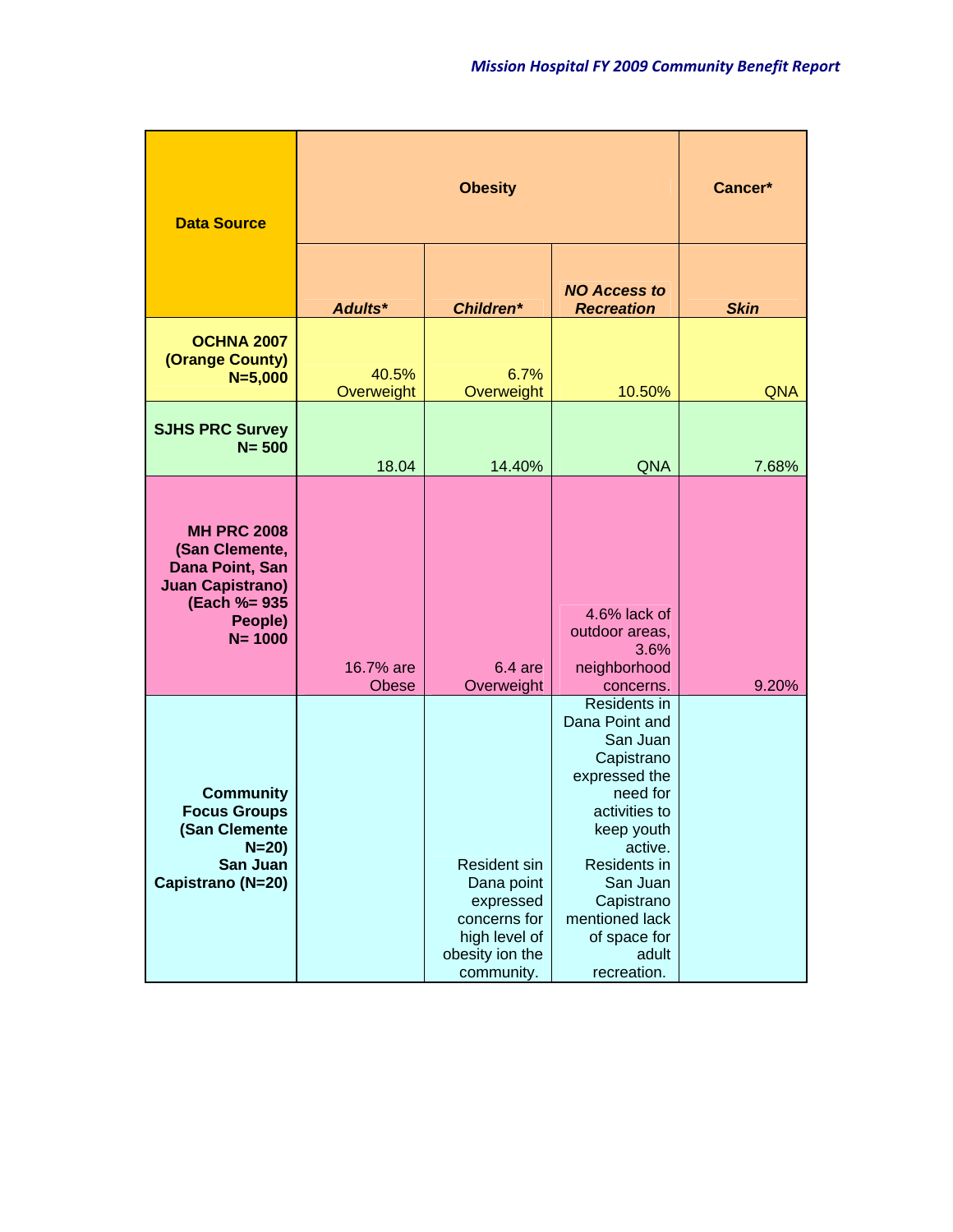| <b>Data Source</b>                                                                                                          | <b>Mammogram</b> | <b>Pap Smear</b> | <b>Influenza Vaccinations*</b>    |                                                   |
|-----------------------------------------------------------------------------------------------------------------------------|------------------|------------------|-----------------------------------|---------------------------------------------------|
|                                                                                                                             | Past 2 years     | Past 3 years     | 18-64<br>(Have Not)               | $65+$<br>(Have Had)                               |
| <b>OCHNA 2007</b><br>(Orange County)<br>$N=5,000$                                                                           | 95.30%           | 96%              | 24.3% have not<br>had a flu shot. | <b>QNA</b>                                        |
| <b>SJHS PRC Survey</b><br>$N = 500$                                                                                         | 79.88%           | 88.58%           | 27.40%                            | 72.60%                                            |
| <b>MH PRC 2008</b><br>(San Clemente,<br>Dana Point, San<br><b>Juan Capistrano)</b><br>(Each %= 935<br>People)<br>$N = 1000$ | 85.40%           | 84.10%           | 65.6% have not<br>had a flu shot. | 77.2% received<br>a flu shot in the<br>past year. |
| <b>Community</b><br><b>Focus Groups</b><br>(San Clemente<br>$N=20$<br>San Juan<br>Capistrano (N=20)                         |                  |                  |                                   |                                                   |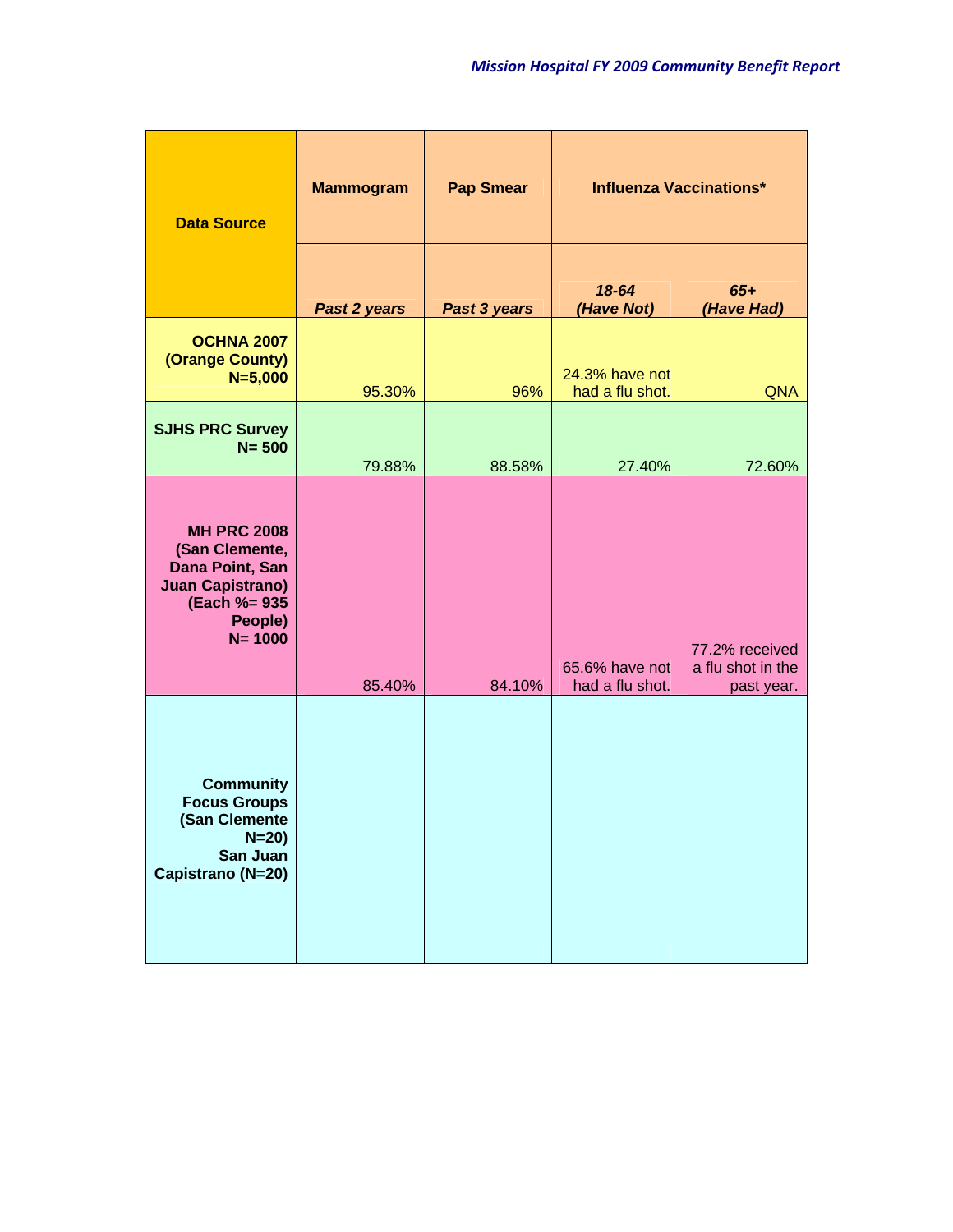| <b>Data Source</b>                                                                                                          | <b>Pneumonia Vaccinations*</b> | <b>Alcohol Use</b>      |                                                   |
|-----------------------------------------------------------------------------------------------------------------------------|--------------------------------|-------------------------|---------------------------------------------------|
|                                                                                                                             | 18-64                          | $65+$                   | <b>Binge Drinking</b>                             |
| <b>OCHNA 2007</b><br>(Orange County)<br>$N = 5,000$                                                                         | <b>QNA</b>                     | <b>QNA</b>              | 9.5 % (avg. 5+<br>drinks in the<br>past 30 days.) |
| <b>SJHS PRC Survey</b><br>$N = 500$                                                                                         | 21%                            | 61.90%                  | 16.57%                                            |
| <b>MH PRC 2008</b><br>(San Clemente,<br>Dana Point, San<br><b>Juan Capistrano)</b><br>(Each %= 935<br>People)<br>$N = 1000$ | 27.8% have<br>received.        | 69.2% have<br>received. | 18.40%                                            |
| <b>Community</b><br><b>Focus Groups</b><br>(San Clemente<br>$N = 20$<br>San Juan<br>Capistrano (N=20)                       |                                |                         |                                                   |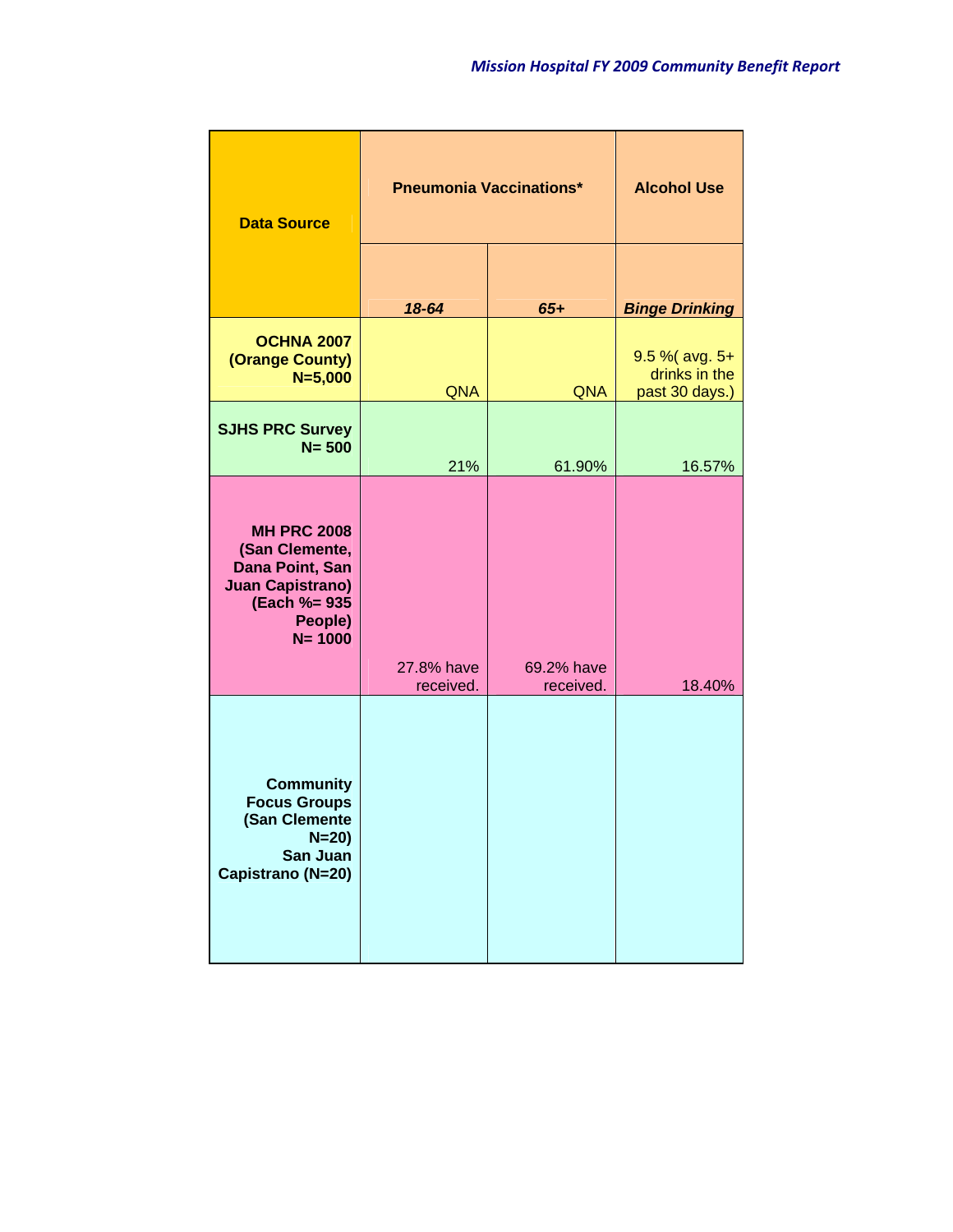| <b>Data Source</b>                                                                                                           | <b>Affordable</b><br><b>Housing</b>                                                       | <b>Median</b><br><b>Contract Rent</b>                                              | <b>Household</b><br><b>Size</b> | <b>Rent 35%</b><br><b>Greater than</b><br><b>HH Income</b>                                                                                                                             | <b>Education</b>                                                                                                                                                      |
|------------------------------------------------------------------------------------------------------------------------------|-------------------------------------------------------------------------------------------|------------------------------------------------------------------------------------|---------------------------------|----------------------------------------------------------------------------------------------------------------------------------------------------------------------------------------|-----------------------------------------------------------------------------------------------------------------------------------------------------------------------|
|                                                                                                                              | <b>Hardship</b>                                                                           | \$                                                                                 | $5+$                            | Yes-%                                                                                                                                                                                  | <b>No HS</b><br><b>Diploma</b>                                                                                                                                        |
| <b>OCHNA 2007</b><br>(Orange County)<br>$N = 5,000$                                                                          | <b>QNA</b>                                                                                | <b>QNA</b>                                                                         | 21.70%                          | <b>QNA</b>                                                                                                                                                                             | 1.16%                                                                                                                                                                 |
| <b>SJHS PRC Survey</b><br>$N = 500$                                                                                          | <b>QNA</b>                                                                                | <b>QNA</b>                                                                         | 12.40%                          | <b>QNA</b>                                                                                                                                                                             | 6.60%                                                                                                                                                                 |
| <b>MH PRC 2008</b><br>(San Clemente,<br>Dana Point, San<br><b>Juan Capistrano)</b><br>(Each %= 935)<br>People)<br>$N = 1000$ | 17% worked<br>extra job/hours<br>to pay rent.<br>75.4% rate<br>availability<br>fair/poor. | 19.8% pay<br>\$1,500 or more<br>on rent, 19.5%<br>spend \$2,500<br>or more on rent | <b>QNA</b>                      | <b>QNA</b>                                                                                                                                                                             | 9.30%                                                                                                                                                                 |
| <b>Community</b><br><b>Focus Groups</b><br>(San Clemente<br>$N = 20$<br>San Juan<br>Capistrano (N=20)                        |                                                                                           |                                                                                    |                                 | Residents in<br>San Clemente,<br>Dana Point and<br>San Juan<br>Capistrano<br>expressed the<br>issue of<br>household<br>overcrowding<br>due to the high<br>cost of rest in<br>the area. | Community<br>residents in<br>San Juan<br>Capistrano<br>expressed the<br>need for career<br>and education<br>preparation<br>programs for<br>youth in the<br>community. |

Mission Hospital is a 301 bed acute care, full service facility serving all of southern Orange County. The hospital's service area extends from the junction of the 405 and 5 freeways in the north to Camp Pendleton in the south. Geographically, South County is bordered by the Pacific Ocean to the west, the Santa Ana Mountains to the north and east, and the marine base Camp Pendleton to the south. Our Primary Service Area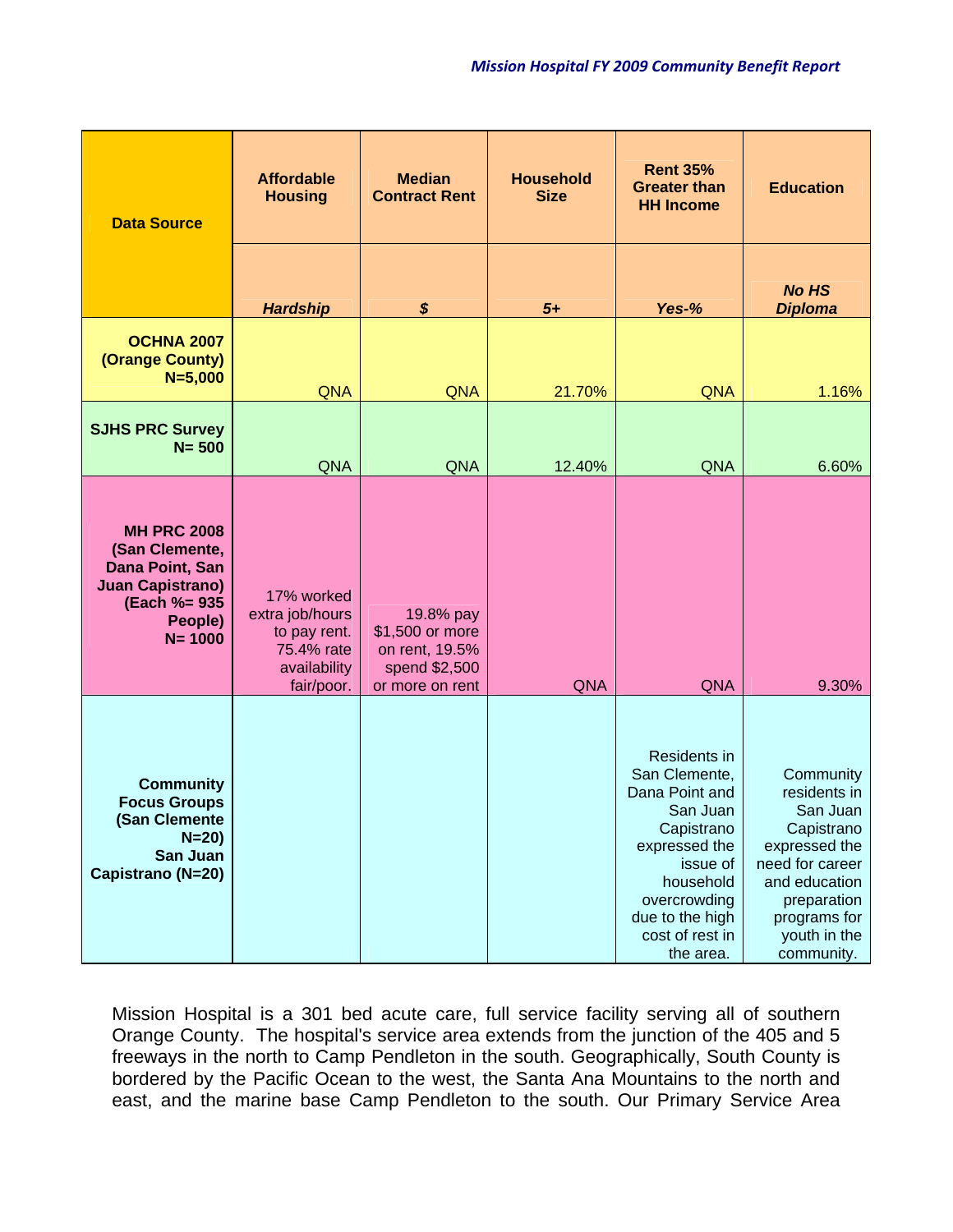includes the cities of Mission Viejo, Laguna Niguel, San Juan Capistrano, San Clemente, Rancho Santa Margarita, Lake Forest, Laguna Hills, Dana Point Ladera Ranch Trabuco Canyon, Capistrano Beach and Aliso Viejo. This includes a population of approximately 623,000 people, an increase of 4% from the prior assessment. Mission Hospital's Secondary Service area includes Laguna Beach, Laguna Woods, Irvine, Foothill Ranch and Silverado. South Orange County is a relatively affluent community with a median household income of \$92,124 compared to the Orange County median household income of \$58,605 (US Census Quick Facts). The average household size is 2.70 compared to the Orange County wide household size of 3.00.

Demographically, the area is primarily Caucasian (78%, an increase of 8% form prior assessment), with the Hispanic population growing to 19.2%, an increase of 1.8% overall. The Asian representation is at 8.5%, an increase of 1.5% from the past assessment.



In general, Mission's service area reflects a high degree of health and quality of life. However pockets of high need were identified in the cities of San Clemente, Dana Point, San Juan Capistrano, Laguna Niguel, Mission Viejo, Lake Forest and Rancho Santa Margarita. These areas were determined based on Key Drivers for Community Vulnerability, which include median household income, number of people living in a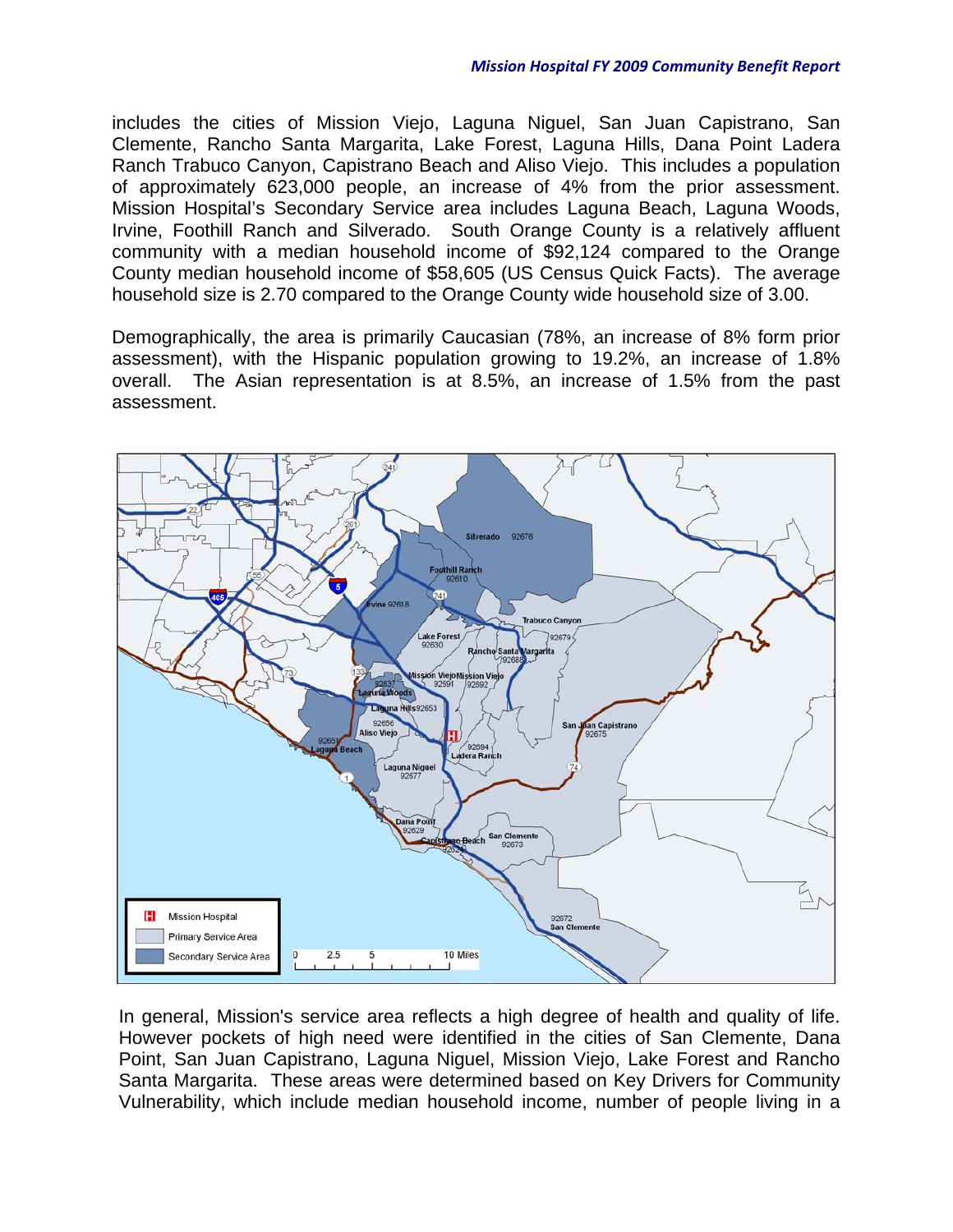home, health insurance coverage, highest educational level, etc. The following map identifies these areas in random order.



## **Organizational Structure and Community Involvement**

Mission Hospital demonstrates organizational commitment to the community benefit process through the allocation of staff, financial resources, participation and collaboration. Full engagement of the Hospital's Community Benefit Committee, Board of Trustees and Executive Management Team occurred in the review of the health needs assessment data and members actively participated in the prioritization of the programs and services necessary to impact the health and quality of life within the areas with disproportionate unmet needs. Additionally, quarterly presentations were made to the full Community Benefit Committee to allow them the opportunity to ask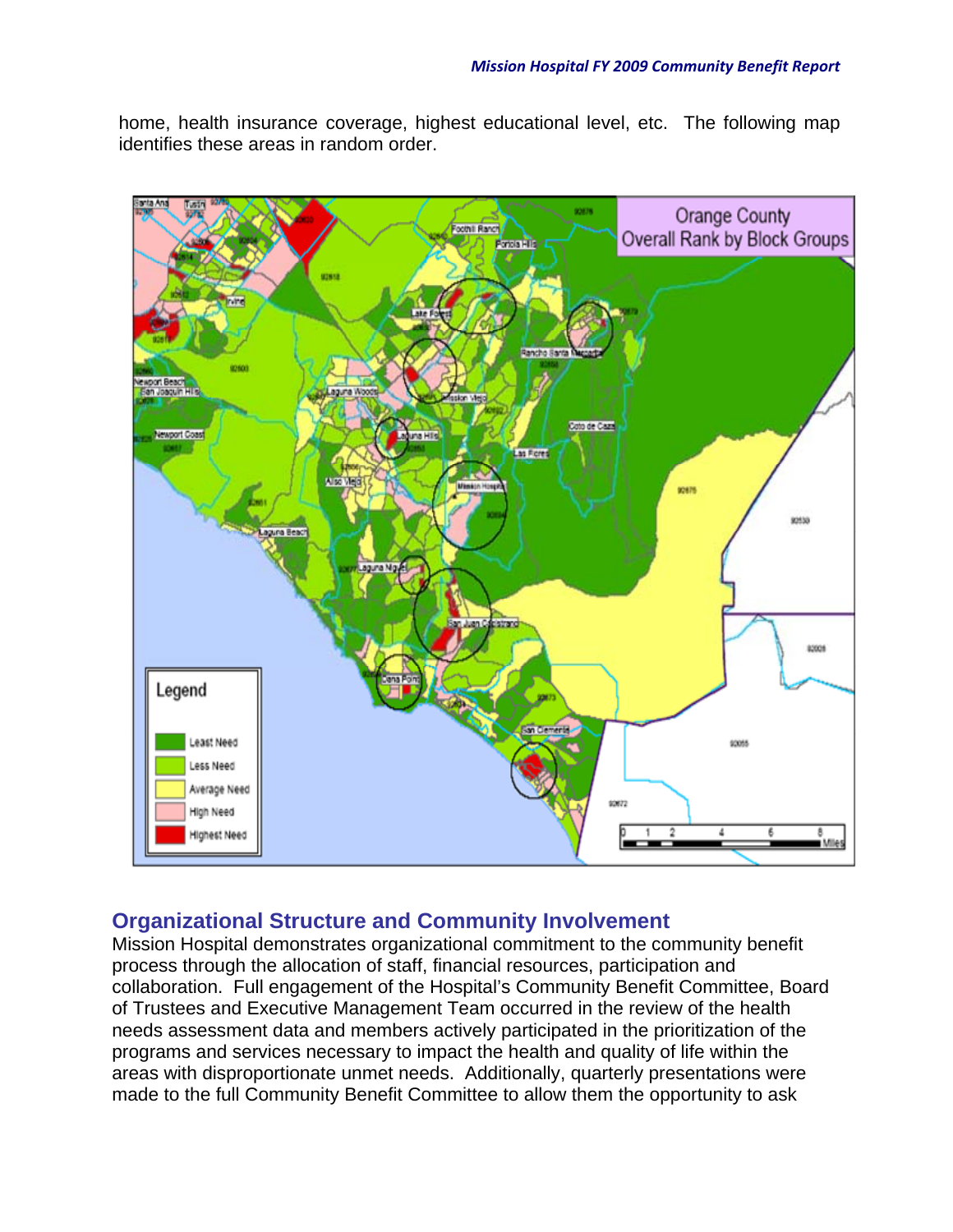questions and provide feedback on each initiative's progress. In addition to the above groups, the Hospital's Foundation Board and Business Development Executive and staff participated in the process.

The community was further engaged in the development of a collaborative for each of Mission Hospital's Community Benefit Initiatives. The collaborative helped to provide support to the initiative and helped in the development of baselines and targets.

## **Financial Assistance Policy**

We believe that as a Catholic health service organization, SJHS has a social responsibility and moral obligation to make quality health services accessible to the medically poor. We further believe all persons have a right to an adequate level of health care and that the provision of health care for those who require it is an obligation of justice as well as charity or mercy (A Vision of Value, 1986, Rev. 1991).

Our mission is to provide quality care to all our patients, regardless of ability to pay. We believe that no one should delay seeking needed medical care because they lack health insurance. That is why St. Joseph Health System has a **Patient Financial Assistance Program** that provides free or discounted services to eligible patients.

In FY 09, Mission Hospital provided **\$4,288,000** in charity care to **5,924** persons.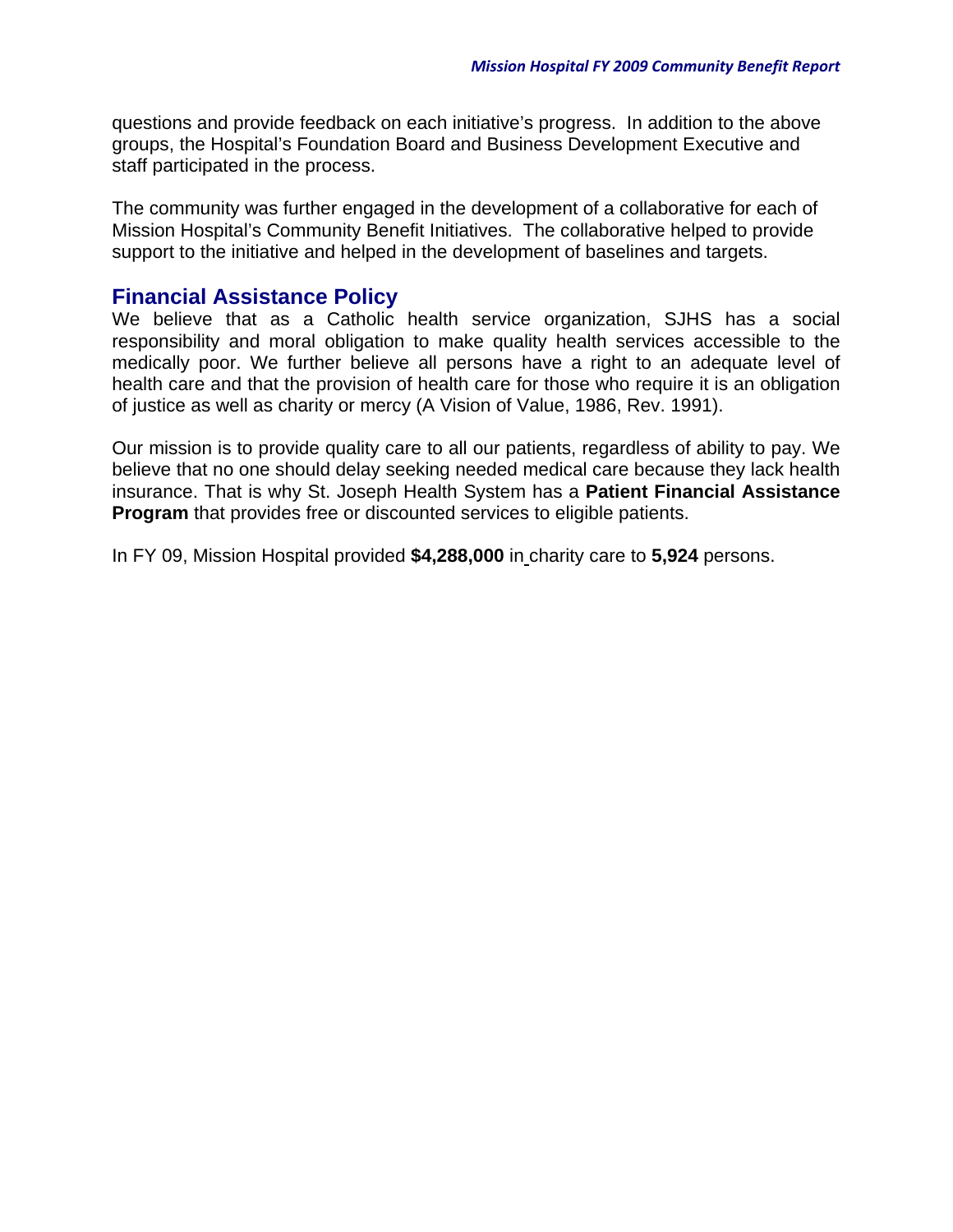## **Mission Hospital FY 09 – FY 11 Community Benefit Plan: FY 09 Progress**

# **Primary Care**

## **Key Community Partners:**

- Camino Health Center Management Team
- Mission Hospital
- Community Benefit Committee Liaison and Camino Clinic Board of Directors

**Unmet Health-Related Group:** Cities of San Clemente, Dana Point and San Juan **Capistrano** 

## **Goal:** *Increase access to Primary Care*

## **How will we measure success?:**

*Increase the number of unduplicated medical patients from SJC, SC, and DP.* 

- **Strategy 1.: Enhance revenue**
- **Strategy 1 Measures:** Net revenue for Primary Care (Includes total dept revenue for Camino Clinic, Mobile Medical unit and Diabetes Management Mobile Van)
- **Strategy 2: Enhance Information Technology (IT) Systems**
- **Strategy 2 Measures:** Percent of components that are implemented
- **Strategy 3.: Strengthen provider team**
- **Strategy 3 Measures:** Provider vacancy rate as of June 30<sup>th</sup>, 2009
- **Strategy 4: Improve Work Flow Efficiencies and Clinical Quality**
- **Strategy 4 Measures:** Number of improvements implemented and sustained

#### **Accomplishments:**

In FY09 Camino Health Center **served 3,294 unduplicated patients** from San Juan Capistrano, Dana Point and San Clemente. The support for these services was provided by the 3.9 out of 5.9 vacant FTE's that were filled din FY09. Camino Health center also implemented CCPro.net, which is their new Patient Management System (PMS). One of the outcomes of this new system was the implementation of a scheduling module which allows scheduling staff to identify available appointments with greater ease and allows for the customization of types and number of appointments that can be scheduled. This new system has also helped to increase by **20% the number of appointments available** and a reduction in the inefficient use of clinical time. In the Clinical Quality area Camino Health Center focused on the documentation of adult

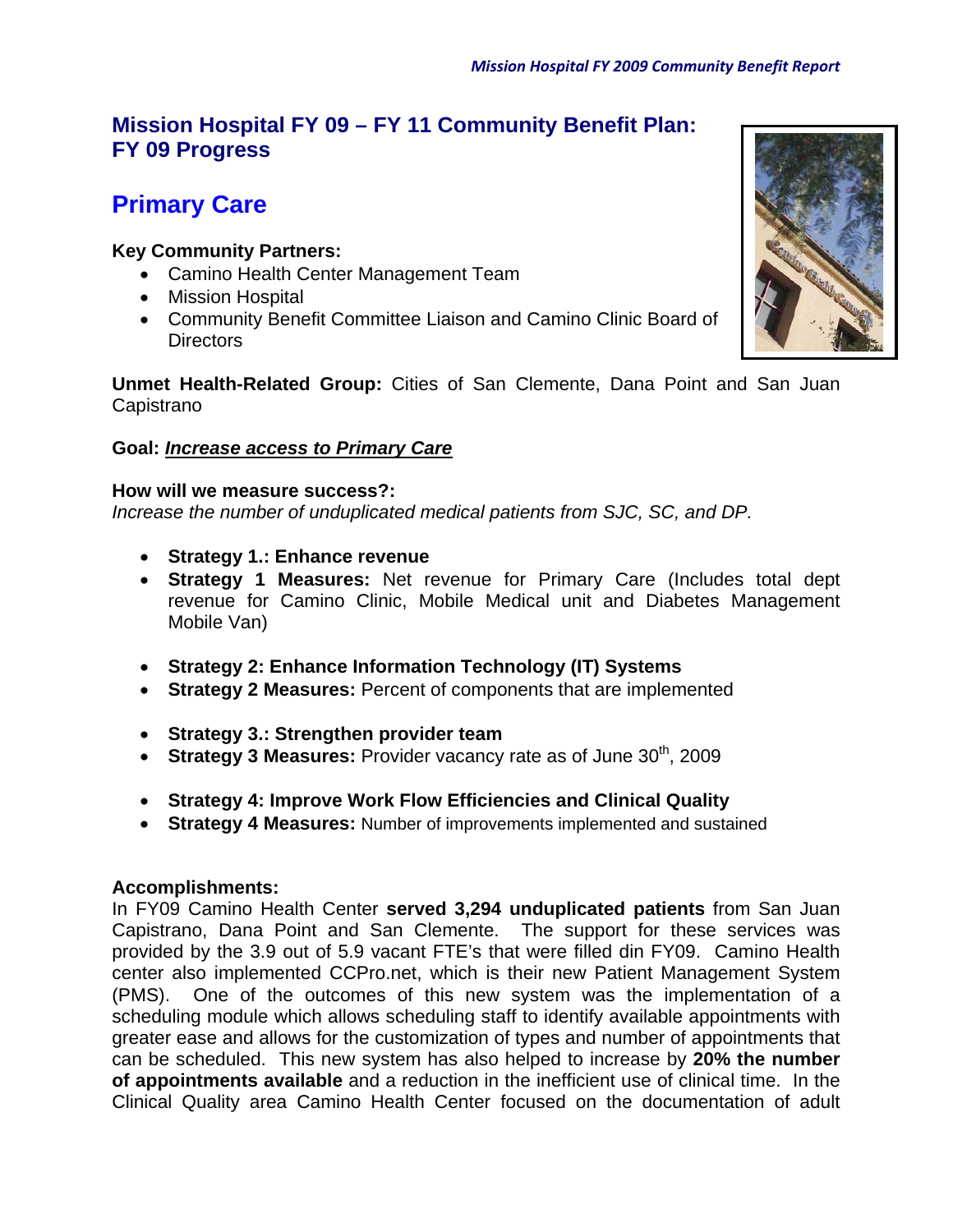immunizations on CCpro.net which has allowed for determination of vaccination rates against Pneumococcal disease for patients 65 and over. The result has been a **74%** vaccination rate for patients 65 and older that have been seen at Camino Health Center. A policy was also created to outline the adult immunization process and staff responsibilities. In FY09, Camino Health Center also had a total of **\$2,360,014 in net revenue** for Primary Care Services.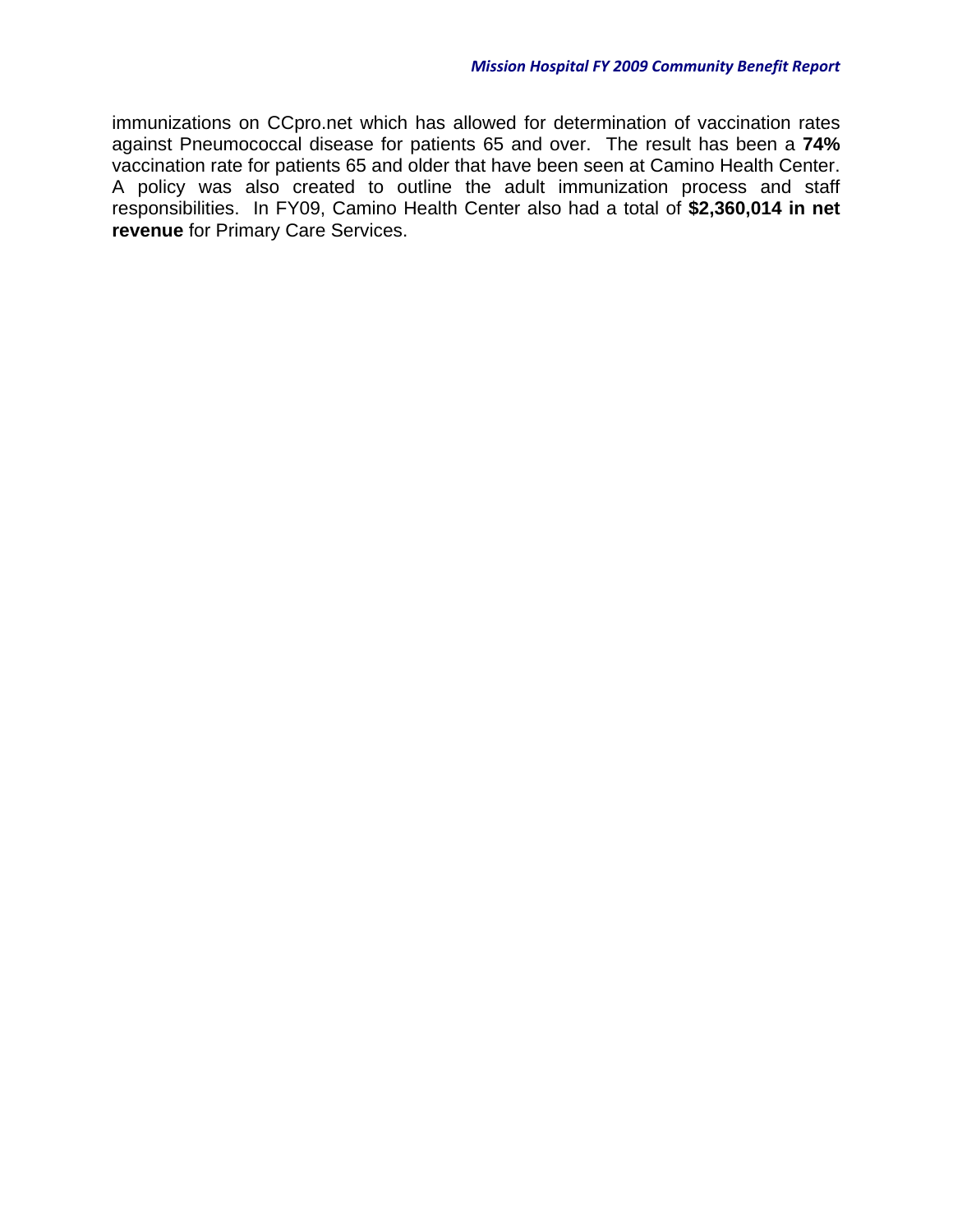# **Depression**

#### **Key Community Partners:**

- *Cal Optima*
- *Camino Health Center*
- *Children's Bureau*
- *Community Services Programs, Inc.*
- *Human Options*
- *Help Me Grow*
- *Mission Basilica*
- *Mission Hospital* 
	- o *Community Health Improvement Services*
	- o *Perinatal Education*
	- o *Spiritual Care*
- *Mission Lutheran Church*
- *Saddleback Valley Memorial Hospital*
- *St. Edwards Parish*
- *St. Timothy's*
- *San Clemente Presbyterian*
- *South County Senior Services*
- *Toby's House*
- *WECARE*
- *Western Youth Services*

**Unmet Health-Related Group:** *San Clemente, Dana Point, San Juan Capistrano*

#### **Goal: Increase # of persons 300% below FPL from SOC who engage in services for depression (services include counseling, support services & medication)**

#### **How will we measure success?:**

# of persons\* who attend 3 or more sessions/services

- **Strategy 1.: Increase early identification and intervention for individuals and families**
- **Strategy 1 Measure:** # of Primary Care Practices that make referrals for depression
- **Strategy 2: Increase community awareness and acceptance of depression**
- **Strategy 2 Measure:** # of people seeking information or help
- **Strategy 3.: Increase capacity to provide services**
- **Strategy 3 Measure:** # of providers serving targeted area
- **Strategy 4: Increase availability of services**

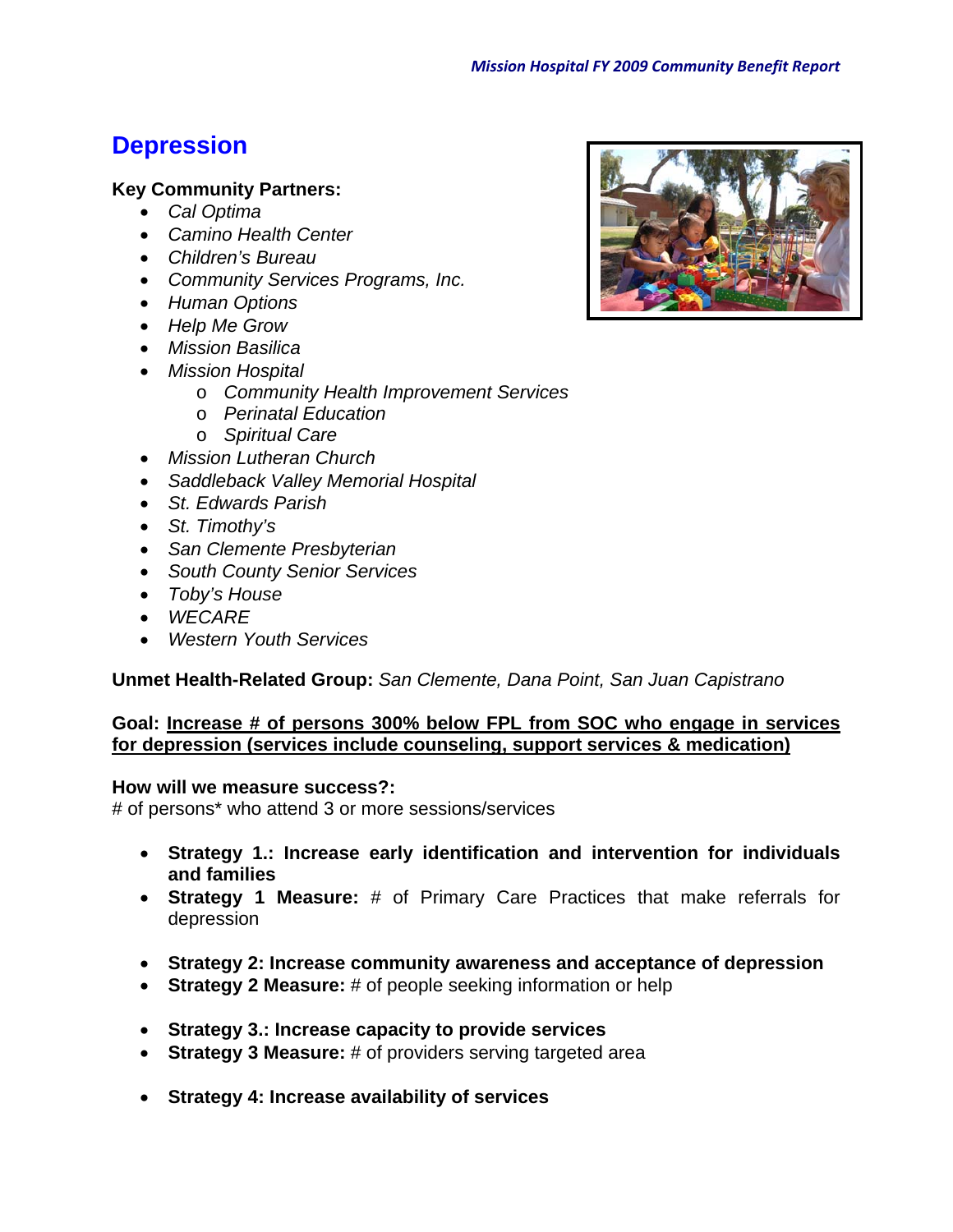- **Strategy 4 Measures:** # of services in non-clinical settings
- **Strategy 5.: Increase cultural/linguistic appropriateness**
- **Strategy 5 Measures:** # of service providers who are bilingual/bicultural

## **Accomplishments**

In FY09 the South Orange County Depression Coalition provided a total of **1,518 services for depression** to people 300% below the federal poverty level. The focus of the Coalition was on strategies 1 and 3. The coalition created a survey that was sent out to all Cal Optima PCP's, OBGYN's and Internists to assess the doctors that our target population receives treatment from. The survey showed that **94%** of the doctors were making referrals for depression, **54.5%** reported using a standardized assessment for Depression in their practice and **54.5%** reported that they would benefit from someone providing education at their office on Depression. Additionally, **91%** requested a Depression resource list. One of our partner organizations, Human Options updated a resource list that had been created in FY05 as a result of the Mission hospital Mental Health Gap Analysis. In FY09, a total of **120 providers** were engaged in the work of the South Orange County Depression Collaborative, an **increase of 6%** from the initial FY09 baseline (75). Part of these 120 providers were 10 community residents that completed a leadership training for Chronic Disease Self Management-Healthy Living and another **20 volunteers** were trained to be Friendly Visitors for the senior population at St. Timothy's Catholic Church.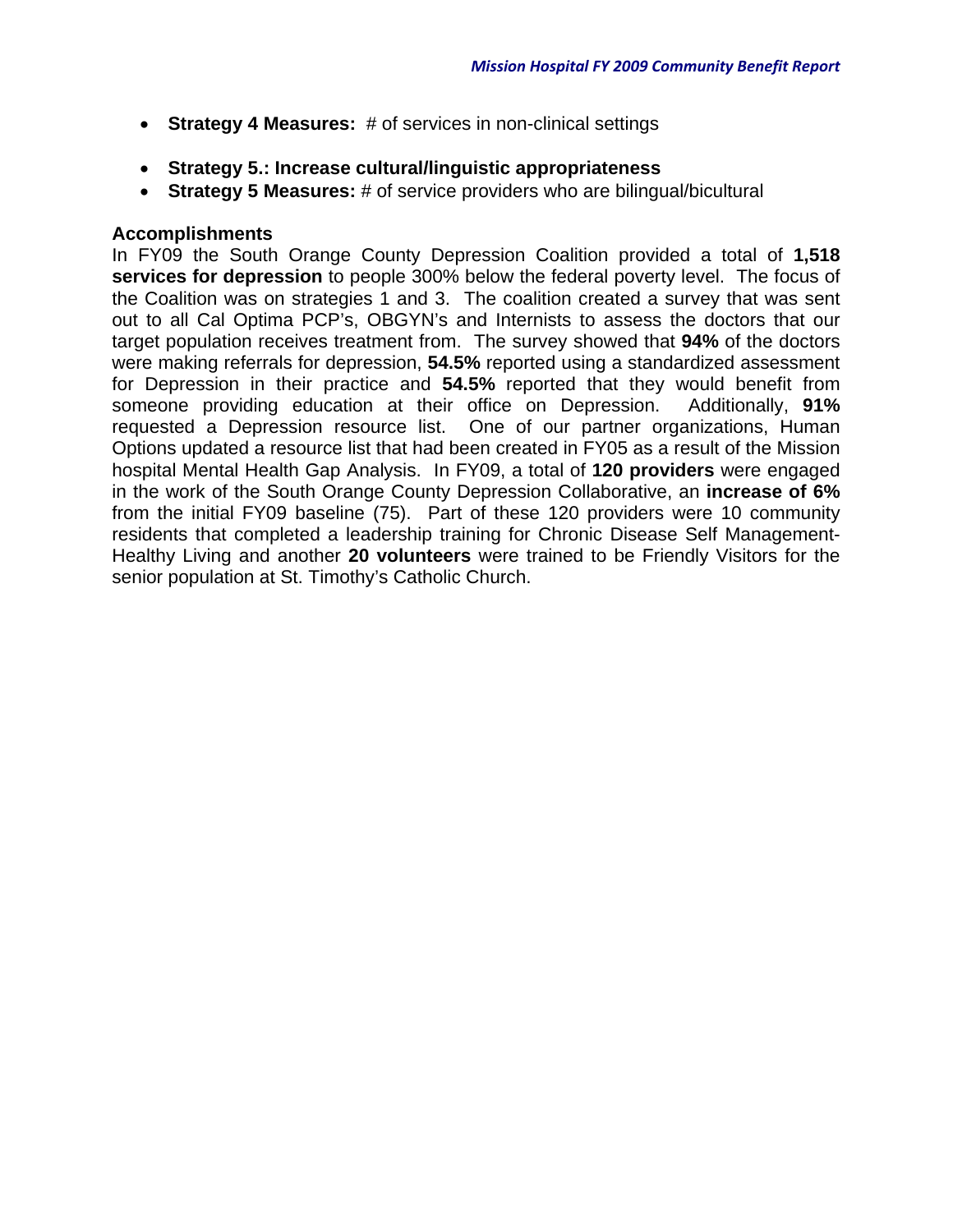# **Childhood Obesity**

## **Key Community Partners:**

- *Las Palmas Elementary*
- *UCI Medical Center*
- *Esperanza School*
- *Boys and Girls Club of Capistrano Valley*
- *Mission Hospital*
- *South Coast YMCA*
- *Healthy 4 Life Program*
- *UC Cooperative Extension*
- *Dairy Council of California*
- *Saddleback Unified School District Recreation and Community Services*
- *Capistrano Unified School District*
- *City of San Juan Capistrano*
- *City of San Clemente*
- *Beach Cities YMCA*
- *Orange County TOPS*
- *Saddleback memorial Medical Center*
- *Great Opportunities*
- *American Heart Association*
- *CHOC at Mission*
- *The Ecology Center*
- *Orange County Human Relations*
- *Help Me Grow*
- *Orange County Marathon*
- *CalOptima*
- *Western Youth Services*
- *Orange County Health Care Agency*
- *Camino Health Center*
- *Laguna Hills Community Center*

**Unmet Health-Related Group:** Children ages 3-11 in south Orange County.

## **Goal:** *Reduce the prevalence of obesity in underserved children 3-11 years old.*

## **How will we measure success?:**

Decrease percentage of underserved children  $3 - 11$  years old with BMI's  $> 85<sup>th</sup>$ percentile.

 **Strategy 1.:** Increase regular practice by families around healthy foods and physical activities

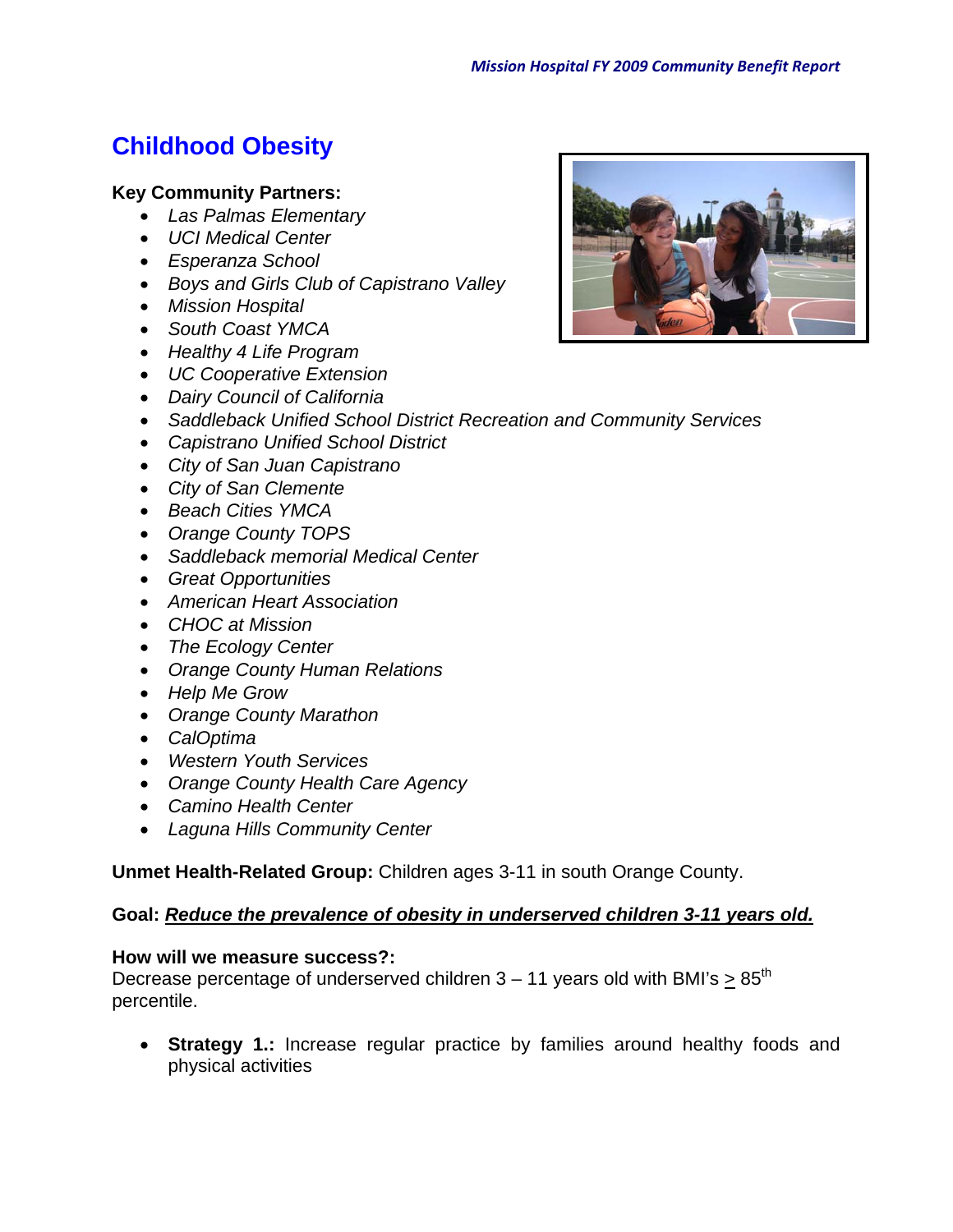- **Strategy 1 Measures:** Number of families effecting positive changes in physical activities and/or eating behaviors, based on self-report
- **Strategy 2:** Increase number of new or expanded school-based program/policies addressing student obesity
- **Strategy 2 Measures:** Number of new or expanded school-based nutrition &/or physical activity programs/policies added
- **Strategy 3.:** Increase accessible community options for healthy foods and physical activities
- **Strategy 3 Measures:** 
	- o **a)** Number of new, culturally appropriate, affordable food options within walking distance of low-income neighborhoods
	- o **b)** Number of accessible, new or expanded, community-based physical activity options

## **Accomplishments:**

In FY09 the South Orange County Childhood Obesity Coalition helped to **reduce by 8%** (original baseline 39%) the # of children ages 3-11 with BMI's greater or equal to the 85th percentile (7 children out of 84). A total of **18 new programs** were started or expanded to promote school-based nutrition and/or physical activity. **85%** of families participating in the Childhood Obesity program made positive changes in physical activities and/or eating behaviors. The Healthy 4 Life program which is part of a SJHS Southern California regional effort was implemented at **9 schools** in the Mission Hospital Service Area to increase the level of physical activity of school aged children. In FY09, Mission hospital implemented the community-based "Play More. Eat Better", social marketing campaign. A total of **12 block parties** were held with over **1,700 children attending**. The children played games, had their BMI's measured, attended cooking demos and registered for further nutrition education classes. Community gardens were also established through the Gardens 4 Life program to encourage physical activity through gardening and nutrition education tied to the produce the kids are growing. Several community aerobics classes were also started with over **150** moms attending.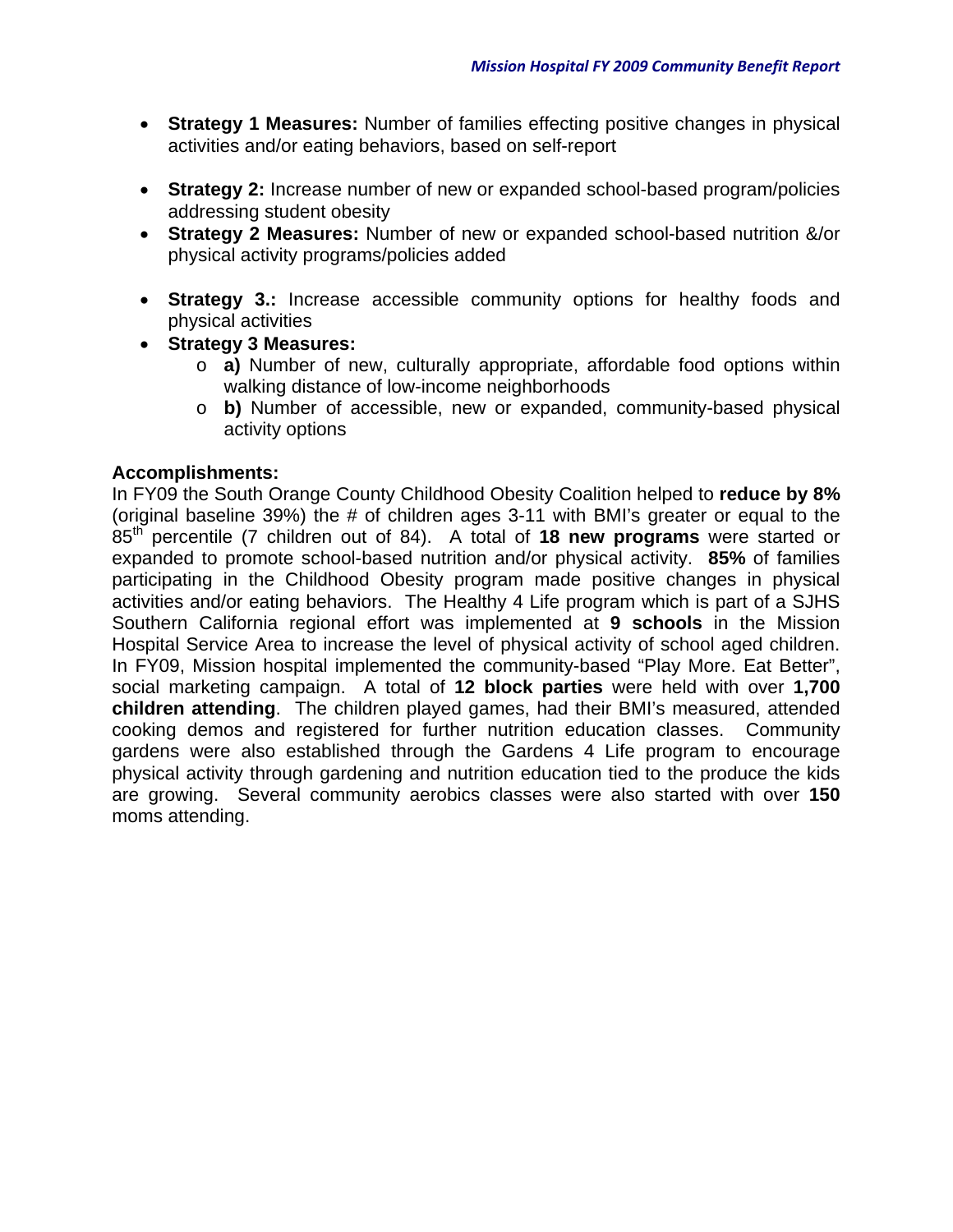# **Post-Secondary Education**

## **Key Community Partners:**

- *CUSD Adult and Community Education*
- *SOC Community College District*
- *Orange County Human Relations*
- *Capo Valley High School*
- *ROP CVHS*
- *San Clemente High School*
- *Center for Educational Partnerships, UCI*
- *CREER Cominidad y Familia*
- *CUSD SSA Bridges Project*
- *Marco Forster Middle School*
- *Saddleback College EOPS Program*
- *Mission Hospital Community Benefit Committee*
- *Mission Hospital*
- *Saddleback Memorial Medical Center*
- *Unico Foundation*
- *Community College District, Saddleback College*
- *CUSD Dana Hills High School*
- *CUSD Capistrano-Laguna Beach High School, ROP*
- *San Juan Capistrano Residents*
- *Shorecliffs Middle School*
- *St. Margaret's Episcopal School*
- *Taller San Jose*

**Unmet Health-Related Group:** High School students at Capo Valley High School. Dana Hills High School and San Clemente High School.

## **Goal:** *Increase participation of Youth in post secondary education training within 3 years after graduation.*

#### **How will we measure success?:**

% of youth who start post-secondary education or training within 3 years after graduation.

- **Strategy 1.:** Change expectations about post-secondary education/training careers with teachers, students, parents and community
- **Strategy 1 Measures:** % of graduating youth who believe they can pursue education/ training/ career to realize their greatest potential.
- **Strategy 2:** Increase exposure to careers, educational options, and process
- **Strategy 2 Measures:** # of total students and parents participating in career/ educational programs and events

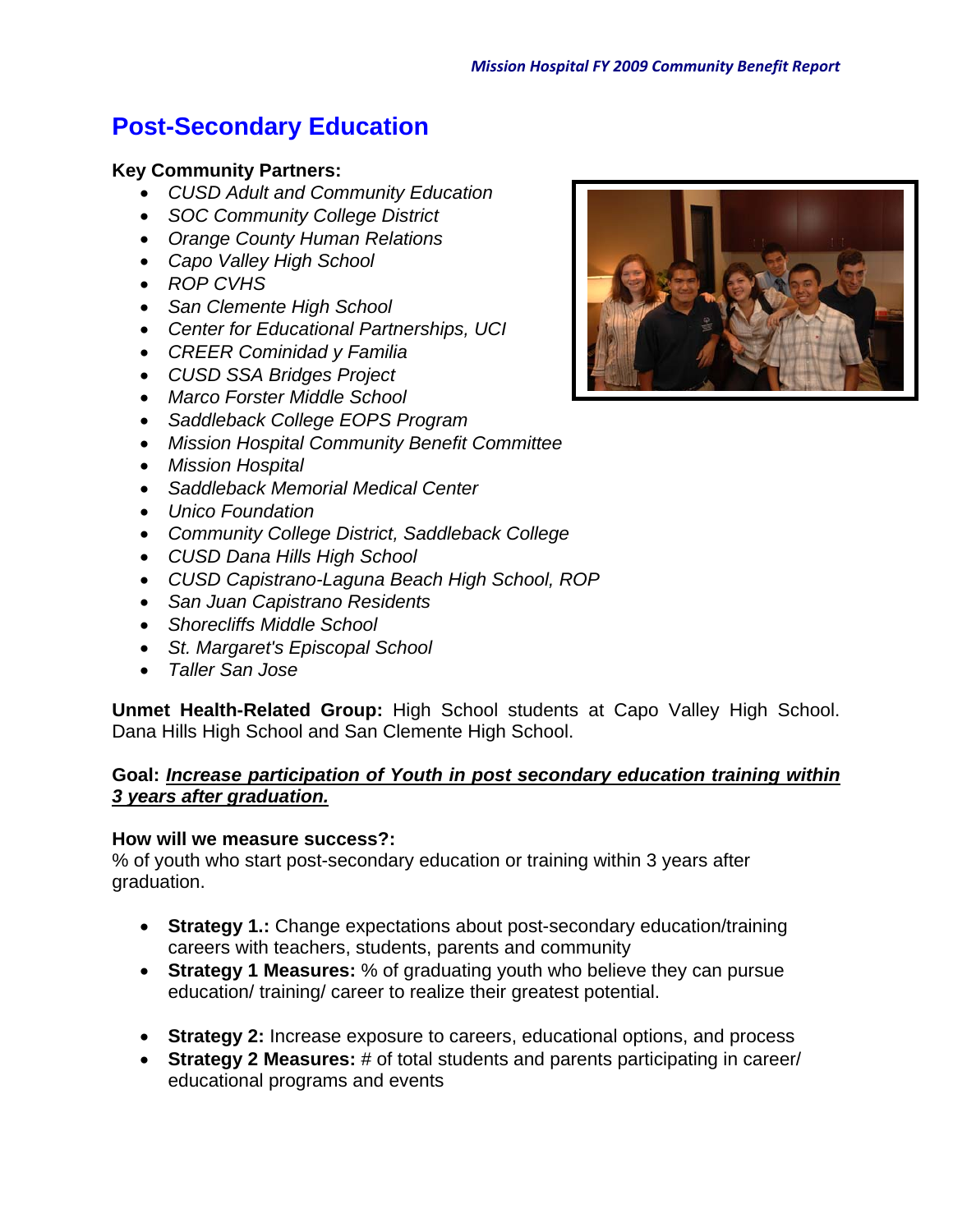- **Strategy 3:** Empower students to take control of their futures
- **Strategy 3 Measures:** Students" sense of control, measured through periodic survey

## **Accomplishments:**

In FY09, Mission Hospital helped to establish the Capistrano Pathways to Higher Education (CPATHE) Collaborative. This collaborative is comprised of key education stakeholders from the Capistrano Unified School District and community advocates and residents that are committed to increasing the number of students that start postsecondary education or training within three years of graduation (current baseline **81.25%** -class of 2006 graduating seniors). Mission Hospital coordinated **6** meetings for the English Learning Advisory Council (ELAC) at Marco Forster Middle School, with a total of **107 parents attending**. These trainings provided information to parents on higher education and techniques to support your child to go to college or career programs. Over **120 parents attended** a series of basic computer classes to help parents better communicate with their child's teacher through the Capistrano Unified School District School Loop program. Several events were also held for parents and students to expose them to educational options. Saddleback College held a "College Access" program that targeted Latino first generation college students. Approximately **250 students and 60 parents** attended the event. A Science Extravaganza program was established with the University of California, Irvine to help expose students to math and science careers. Over **40 students** attended learning how to make rockets, examine strawberry DNA and create lava lamps. Orange County Human Relations provided youth empowerment workshops for **50 students** at Shorecliffs Middle School in San Clemente. At these workshops key youth concerns were identified as well as interests and motivations. As part of these workshops and community events, selfesteem and self-efficacy tools were implemented, with a mean score of **30.43**(out of a 40 pt. scale) for self esteem and **68.7** (out of a 100 pt. scale) for self-efficacy.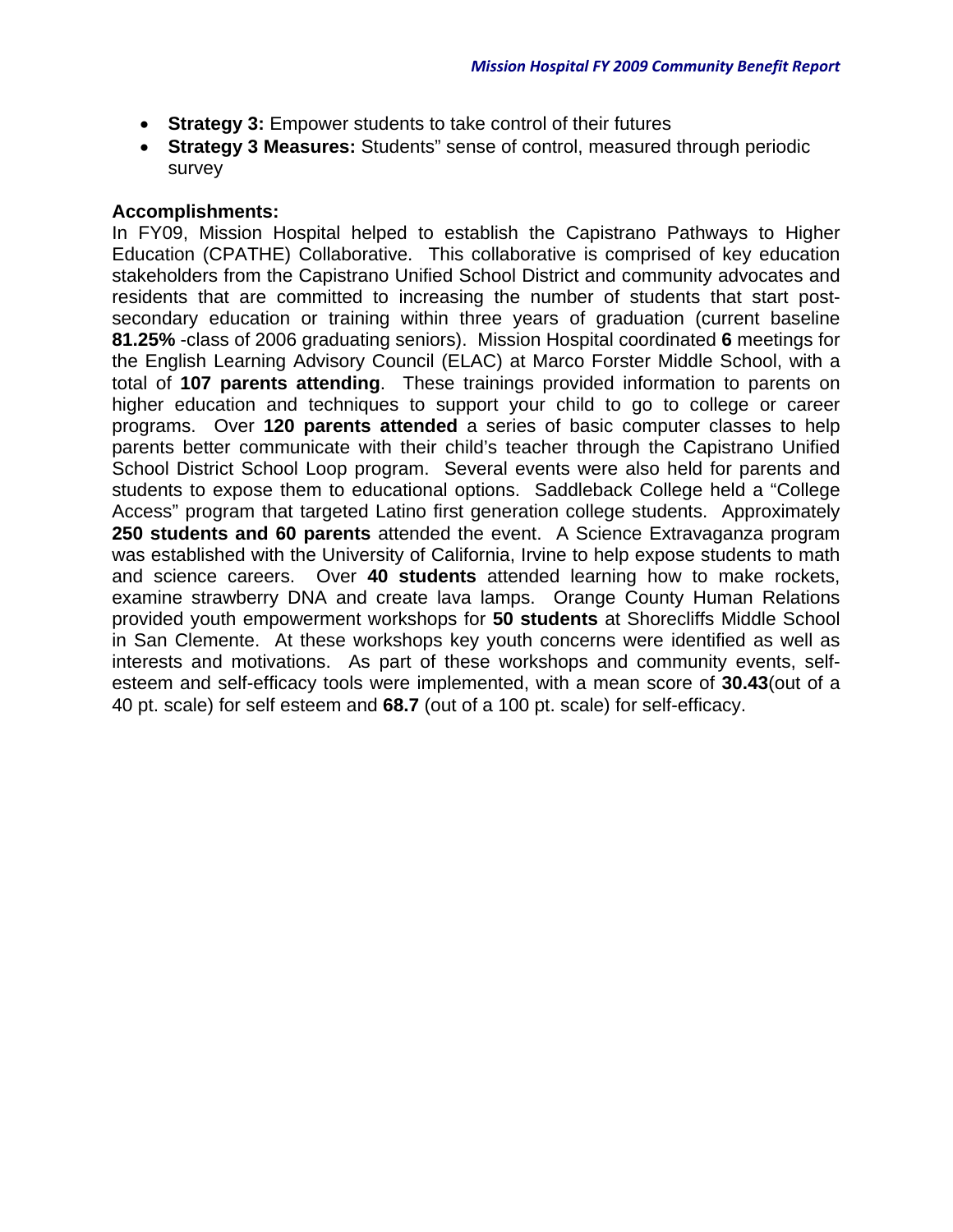# **Affordable Homes**

## **Key Community Partners:**

- *City of Dana Point*
- *City of Mission Viejo*
- *City of San Clemente*
- *City of San Juan Capistrano*
- *CREER Cominidad y Familia*
- *Dayle McIntosh Center*
- *Kennedy Commission*
- *Kotzer Health Consulting*
- *Mary Erickson Housing*
- *Mission Hospital*
- *Mission Hospital Community Benefit Committee*
- *Mission Hospital Foundation*
- *Orange County Human Relations*
- *St. Joseph Health System*
- *Total Access Living*
- *Saddleback Memorial Medical Center, Manager*
- *MDM Associates*
- *Welcome Inn*
- *Our Lady of Fatima Catholic Church*
- *Urban West Ventures*
- *Neighborhood Housing Services of OC*
- *Habitat for Humanity of OC*
- *San Juan Capistrano Housing Advisory Board*
- *Hanover Pacific*

**Unmet Health-Related Group:** Cities of Mission Viejo, San Juan Capistrano, Dana Point and San Clemente.

## **Goal:** *Increase affordable homes in south Orange County*

#### **How will we measure success?:**

# of new homes approved for households with low moderate income levels.

- **Strategy 1.:** Increase # of public or private<sup>\*\*</sup> policies that support affordable homes
- **Strategy 1 Measures:** Weighted Score: # of polices passed and active
- **Strategy 2:** Increase broad-based community advocacy groups/organizations that identify and act on affordable homes as a priority

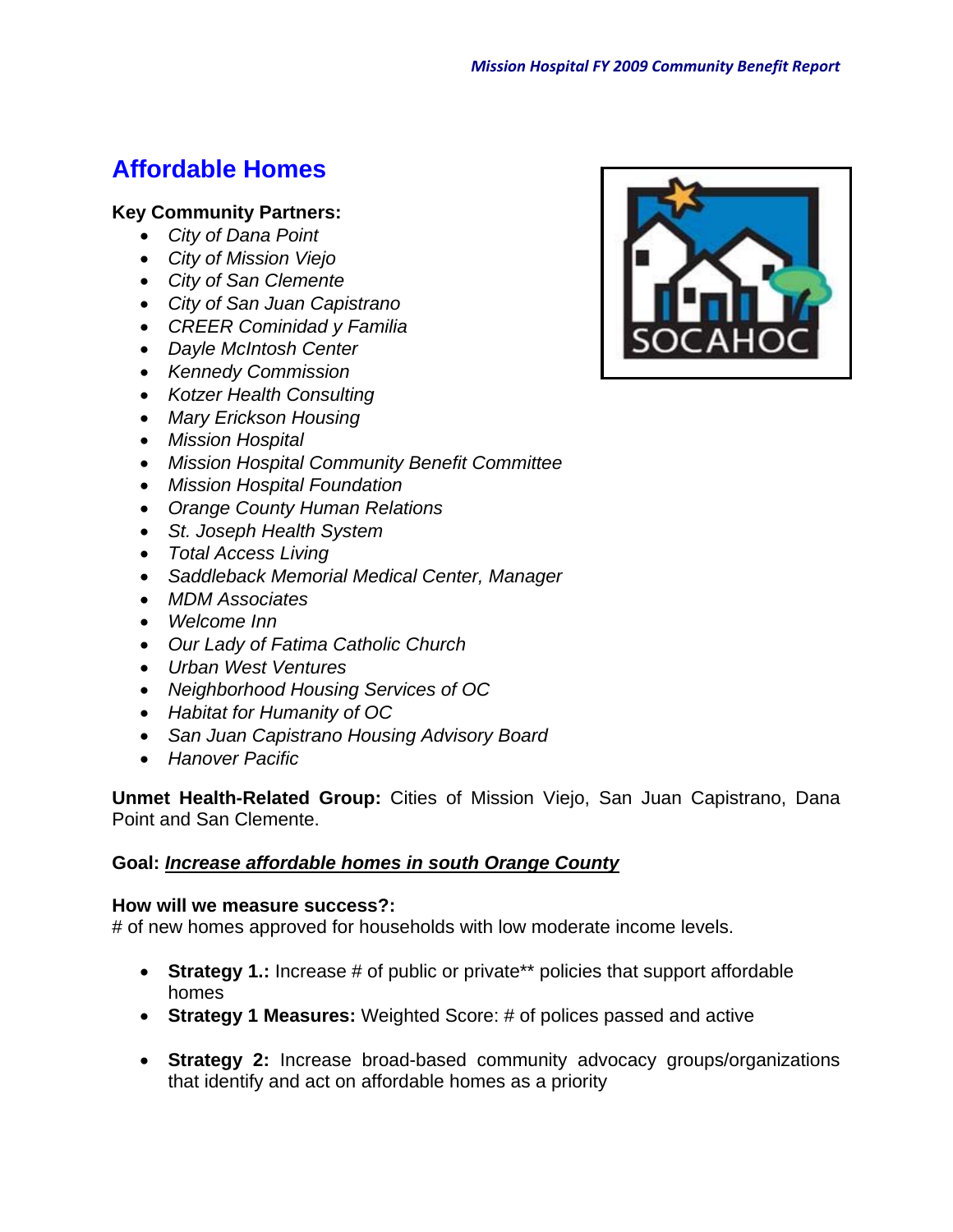- **Strategy 2 Measures:** # of groups/ organizations that identify and act on housing initiatives
- **Strategy 3:** Collaborate to create new affordable homes
- **Strategy 3 Measures:** Weighted Score: # of initiatives, weighted by phase

## **Accomplishments:**

In FY09 the South Orange County Alliance for Housing Our Communities **(SOCAHOC)** was formed to help guide the efforts of the Affordable Homes Strategic Plan. A total of **71 organizations** were engaged that acted on housing initiatives. A key success was successfully advocating for an affordable homes development for seniors in the City of San Clemente. Local city councils were invited to a president's Breakfast at Mission Hospital to educate them on Mission Hospital's Community Benefit strategic priorities and to encourage them to support affordable homes development sin their communities. The City of Mission Viejo was engaged and hosted the first community dialogue sponsored by SOCAHOC. **120 individuals** attended and discussed current affordable home trends and developments in our local community. SOCAHOC also created an **affordable housing dashboard** that provides each city with a score based on housing polices and affordable home developments. Initial scoring shows a total of **54.25%** (217/400 pts.) for policy development and **24.3%** (97.2/400 pts) for construction. On the advocacy arena with the support of the St. Joseph Health System Advocacy Department, the group analyzed and when appropriate acted on SB 16, SB 36, AB 1334 and AB 34.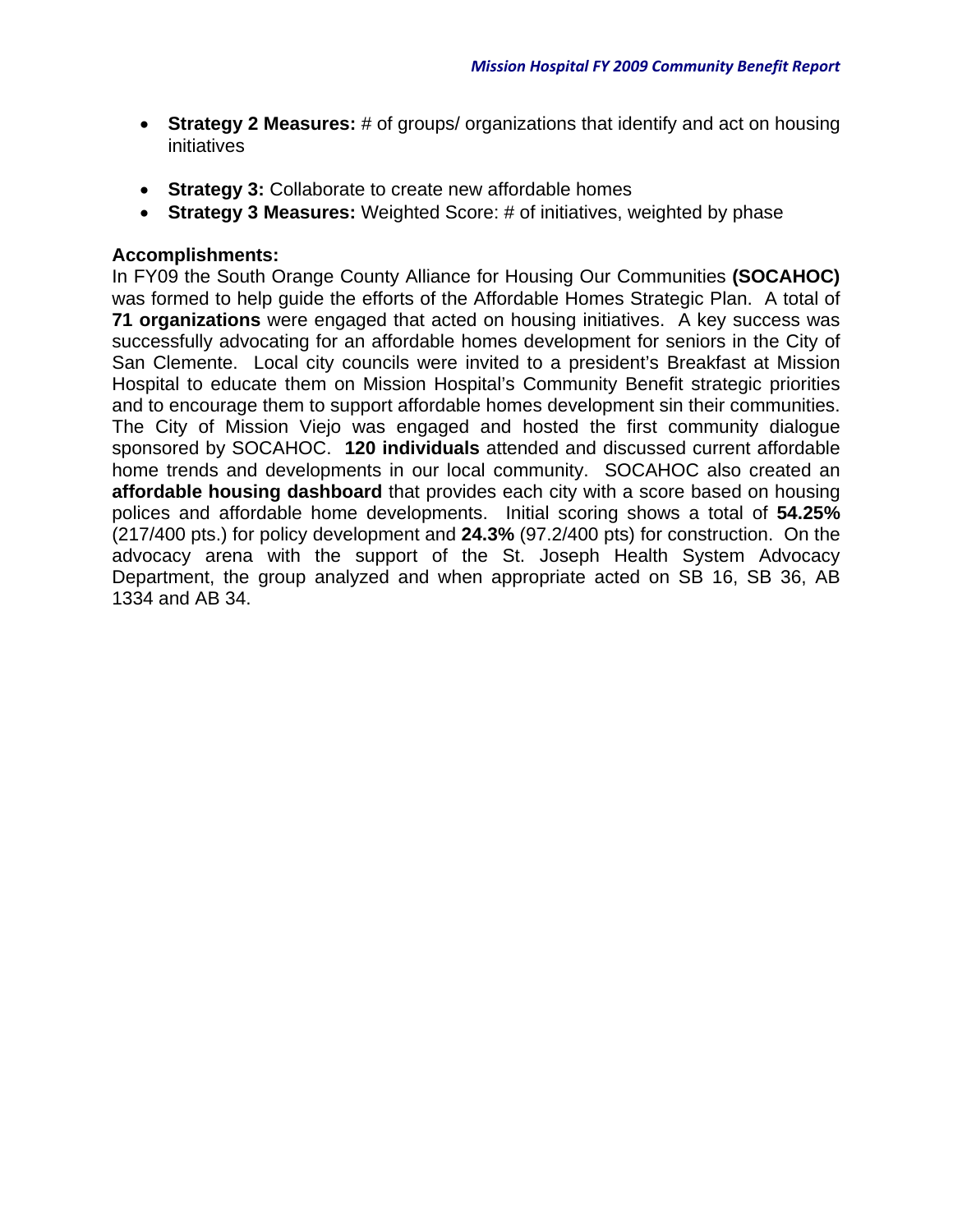## *Community Benefit Investment 2008 and 2009*

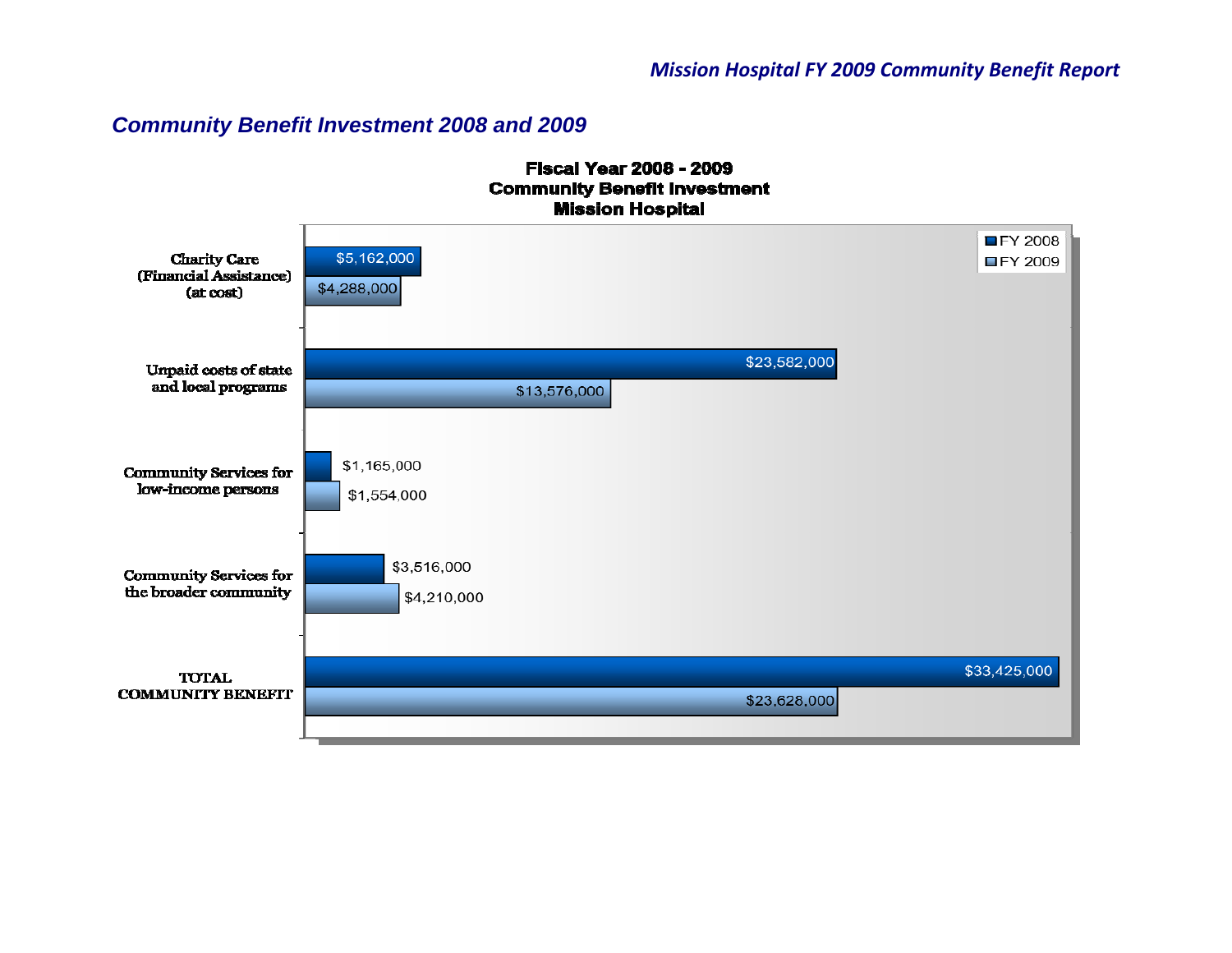#### **Community Benefit Investment Narrative**

**In FY09 Mission hospital provided a total of \$23,628,000 towards meeting the health and quality of life of the community.**

#### **Charity Care: \$4,288,000 (at cost)**

Charity Care is provided for households at or below 500% of the Federal poverty Level. In FY09 Charity Care Costs were lower by 17% than FY08 due to more patients qualifying for government programs. The patient would first have to apply for other programs before we would approve financial assistance. Mission Hospital also contracted with OVAG which helped to track patient finances overseas.

#### **Unpaid Costs of State and Federal Programs: \$13,576,000**

In FY09, Costs were low due to Medi-Cal. There were less acute charges and cost to charge ratios were lower compared to FY08.

#### **Community Services for the Low Income: \$1,554,000**

 In FY09 there was an increase due to an increase in Camino Health Center losses. A total of \$1,471,000 was received from the SJHS Foundation in FY09 and are included as part of the total for Community Services for the Low Income.

#### **Community Services for the Broader Community: \$4,210,000**

In FY09, costs were high due to an increase in "Access for Uninsured patients" program as a result of the economic crisis. There was a \$100K increase in donated medical supplies to Liga Internacional. There was also an increase of \$272K in Community Benefit Operations and a \$148K increase in Community Health Improvement Services.

#### **Unpaid Costs of Medicare: \$29,433,000**

Unpaid cost of Medicare are not counted as part of total Quantifiable Community Benefit in alignment with CHA USA guidelines. In FY09, costs were lower due to higher acute charges and higher reimbursement.